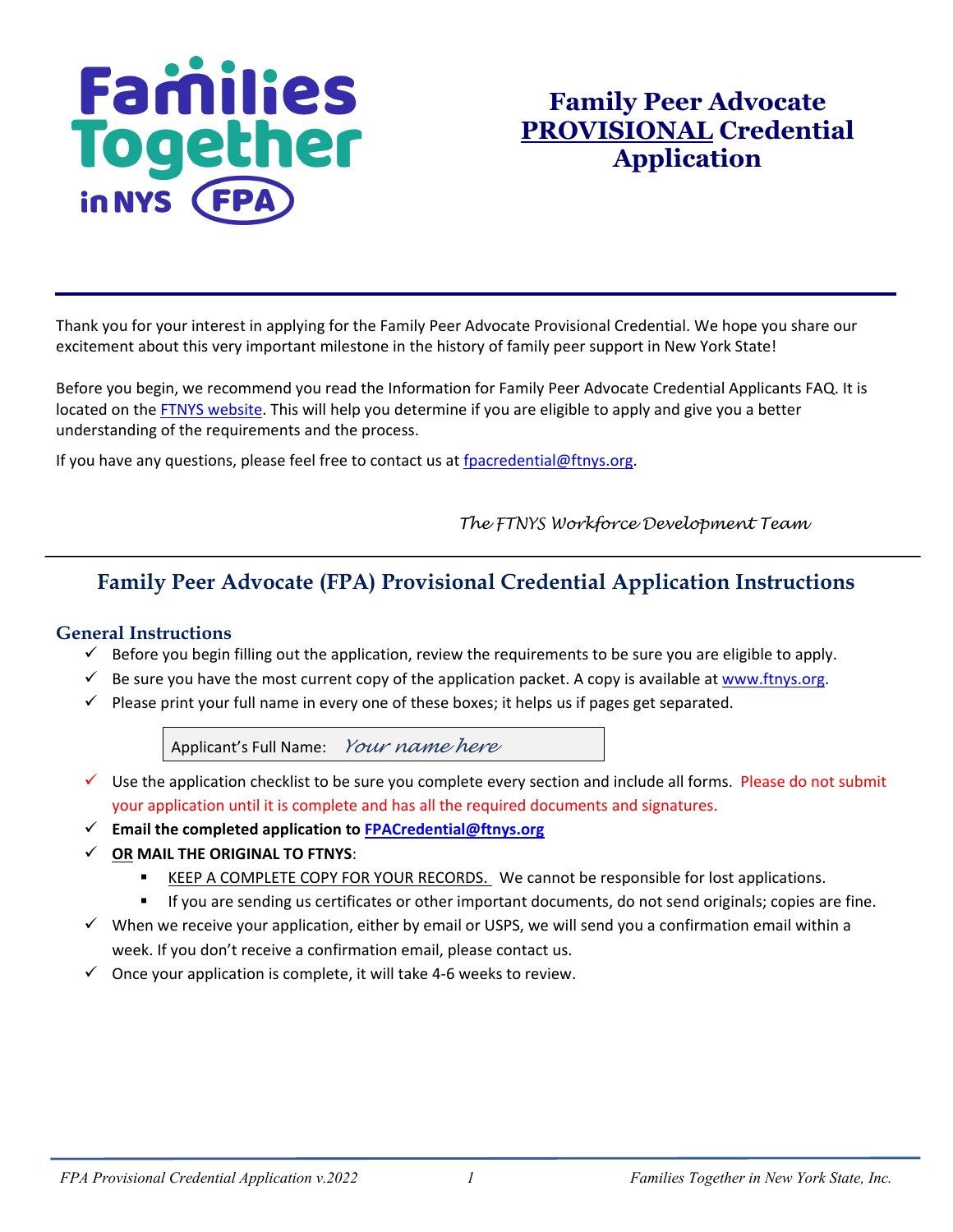#### **Section 1: Contact Information**

- **Please complete this section with your contact information.**
- If you are not currently employed as a family peer advocate, leave the work contact information section blank.
- If you do not have an email address you will need to create one for this purpose because we communicate with you primarily by email. We require that you provide us a personal email in case you change jobs. There are several free email programs (Gmail, Yahoo, Hotmail) you can use.
- Your name will be added to a database of credentialed Family Peer Advocates
- We will add your email to the FTNYS listserv to ensure that you receive up-to-date announcements about training, credentialing and other opportunities for continued professional development.
- Please carefully write your name exactly as you wish it to appear on your certificate. We will email your Credential Certificate to your work email address unless otherwise requested.

#### **Section 2: Parent Empowerment Program (PEP) Training**

- Successful completion of the PEP Level 1 training is required for a FPA Provisional Credential.
- Submit a copy of your PEP Level 1 Certificate of Completion. Please contact us if you cannot find your certificate.
- If you have completed the Traditional PEP training, please call the FTNYS Department of Workforce Development for information on how to apply for a Family Peer Advocate Credential.
- If you need PEP Training, please go to the FTNYS website PEP Training page. Click here for a link, or copy and paste this link to your browser [https://www.ftnys.org/workforce/parent-empowerment-program-pep/,](https://www.ftnys.org/workforce/parent-empowerment-program-pep/) for information on how to access the training

#### **Section 3: Proof of Age**

 Credential applicants must submit proof that they are 18 years of age or older at the time of application. A copy of a license, birth certificate or passport can be used.

#### **Section 4: Education**

- A copy of a transcript documenting your highest completed degree must be included with your application. Please do not send transcripts of partially completed degrees. You do NOT have to send an official transcript. A legible copy is sufficient. If you do not have a copy of your transcript, a copy of your diploma can be submitted.
- In special circumstances, if you cannot find your high school diploma, have not graduated from high school, or have not completed your GED, we are currently able to accept the Comparable Skills Form. Please have your supervisor complete the Comparable Skills Form, which can be found in the application packet.
- Contact us if you have any difficulties obtaining these documents.

#### **Section 5: Letters of Recommendation**

Each applicant for the Family Peer Advocate Provisional Credential is required to submit two letters of recommendation.

- Please do not list relatives or friends as references. If you are employed as an FPA, the families you are working with cannot be used as references.
- Some ideas for who can be a reference: colleagues and community members; a school official you worked with to advocate for your child; a former or current supervisor in jobs that required relevant skills; leaders in your faith community who know your work in a volunteer capacity.
- **If you are working as a family peer advocate, do not use your current supervisor as a reference.** A supervisor reference is a requirement for the Family Peer Advocate Professional Credential and cannot be used twice.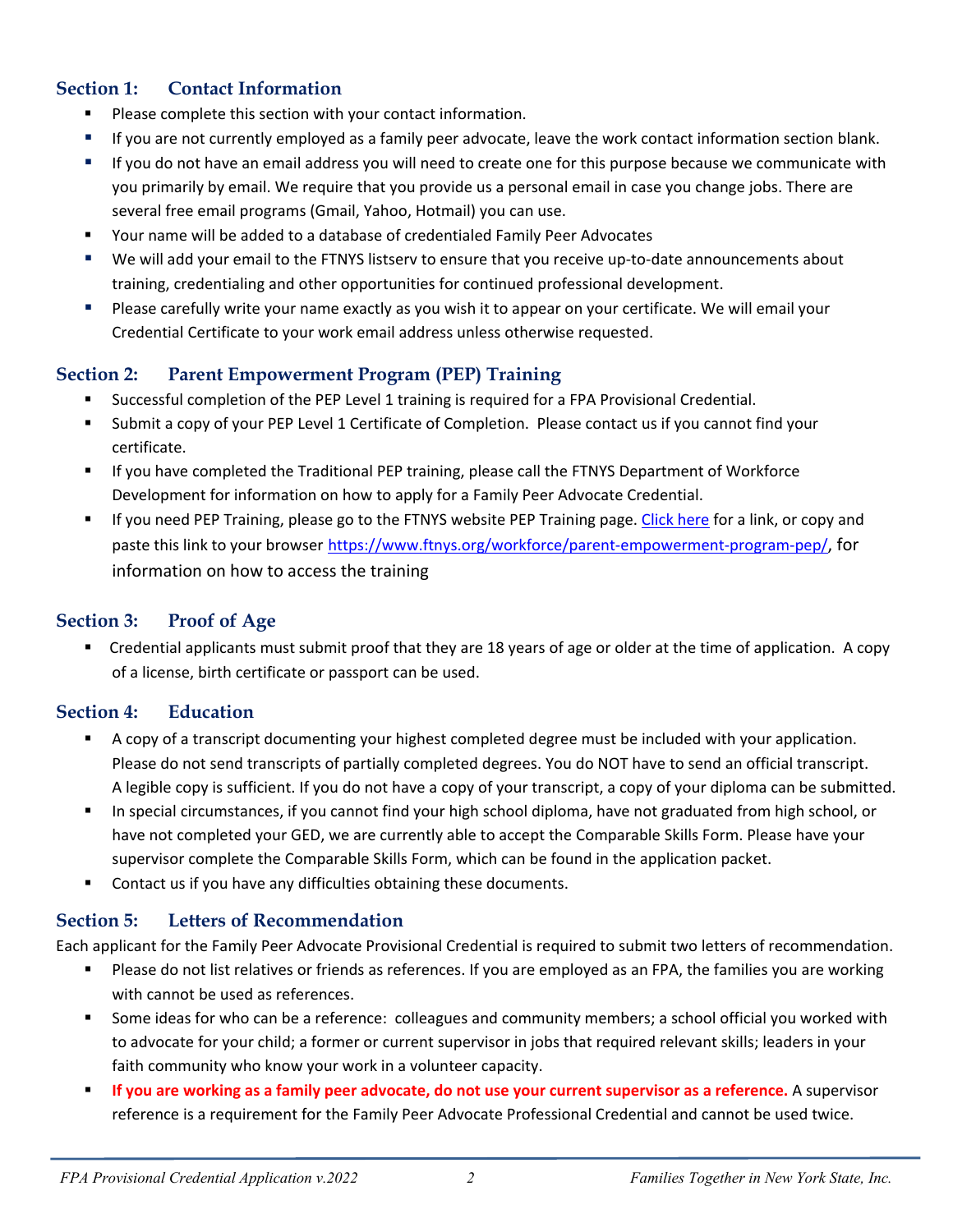- Give each of your references the appropriate Recommendation Form to complete and sign. They will also submit a separate (typed) letter of recommendation for you to include with your application.
- **Recommendation Forms and letters of recommendation require an original signature.**
	- o We understand getting original signatures can be challenging for some applicants, so we have started to accept electronic signatures that can be hand signed with a finger or stylus. [Click here](https://acrobat.adobe.com/us/en/mobile/fill-sign-pdfs.html) for a link to a free approved document signing app to use with a smart phone or tablet, or copy and paste the link below into your phone or tablet browser
		- <https://www.adobe.com/acrobat/mobile/fill-sign-pdfs.html>
- Please instruct the people who write letters for you to specifically address the experience and skills you have that are relevant to your application for the Family Peer Advocate Provisional Credential.
	- o The recommendation needs to clearly state it is for a Family Peer Advocate Credential. **Letters of recommendation for a position as a Family Peer Advocate will not be accepted.**
	- o We also recommend that you give your references a copy of the Family Peer Support Services Definition so they have a better understanding of the skills required of a Family Peer Advocate. The Definition is on the Families Together website.

#### **Section 6: Statement of Lived Experience**

In addition to education and training, a requirement of the Family Peer Advocate Provisional Credential is that the applicant have 'lived experience' as the parent or primary caregiver of a child or youth with a significant social, emotional, developmental, medical, substance use and/or behavioral challenge.

- This section of the application asks you to provide some information on your experience as a parent/caregiver.
- There are 4 parts to this section. Be sure to fully complete all four parts.
- Statement of lived experience should be between 1 and 2 pages long.
- The fourth part of this section asks that you briefly and thoughtfully describe your experience by answering four questions. Be sure to address all 4 questions. Share in a manner that feels appropriate and comfortable to you. For the last question you will describe how you use, or plan to use, your lived experience when you work with families. **Make sure to address the importance of sharing your lived experience to build hope, strengthen engagement and nurture empowerment.**

#### **Section 7: Family Peer Advocate Code of Ethics**

- **Each applicant is required to abide by the Family Peer Advocate Code of Ethics.**
- Please read the Code of Ethics carefully and include a complete, hand signed copy in your application packet.

#### **Section 8: Confidentiality and Sharing of Information**

- Families Together in New York State maintains strict privacy and confidentiality policies to ensure the personal privacy of all FPA Provisional Credential applicants.
- The only individuals who can review your application without express written permission are: the FTNYS Director of Workforce Development, FTNYS Workforce Development Program Coordinator, and members of the Family Peer Advocate Workforce Development Advisory Committee.
- Medicaid and other State Agency personnel may have access to your application for audit purposes.
- FTNYS will share your name, credential status and work email through a credential validation system
- **Please initial each statement in this section to indicate your understanding of who will have access to the** information in your application.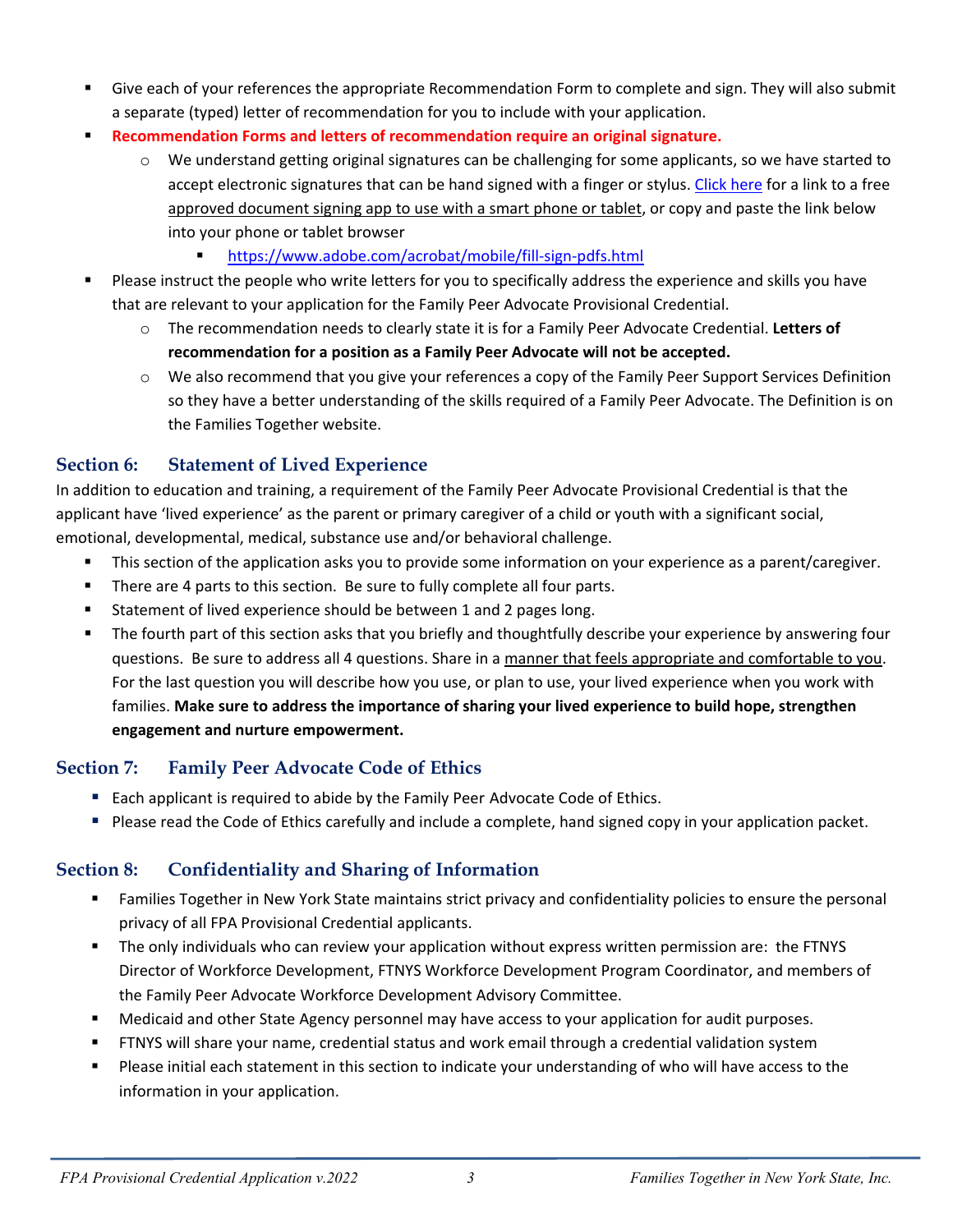#### **Section 9: Signature and Verification of Information**

- **Initial all sections, then sign and date.**
- Applicants are expected to provide complete, truthful information. Any application found to contain fraudulent information will not be considered.
- **Family Peer Advocate Credentials will need to be renewed every two years.**

If you have any questions, please feel free to contact us at [fpacredential@ftnys.org.](mailto:fpacredential@ftnys.org)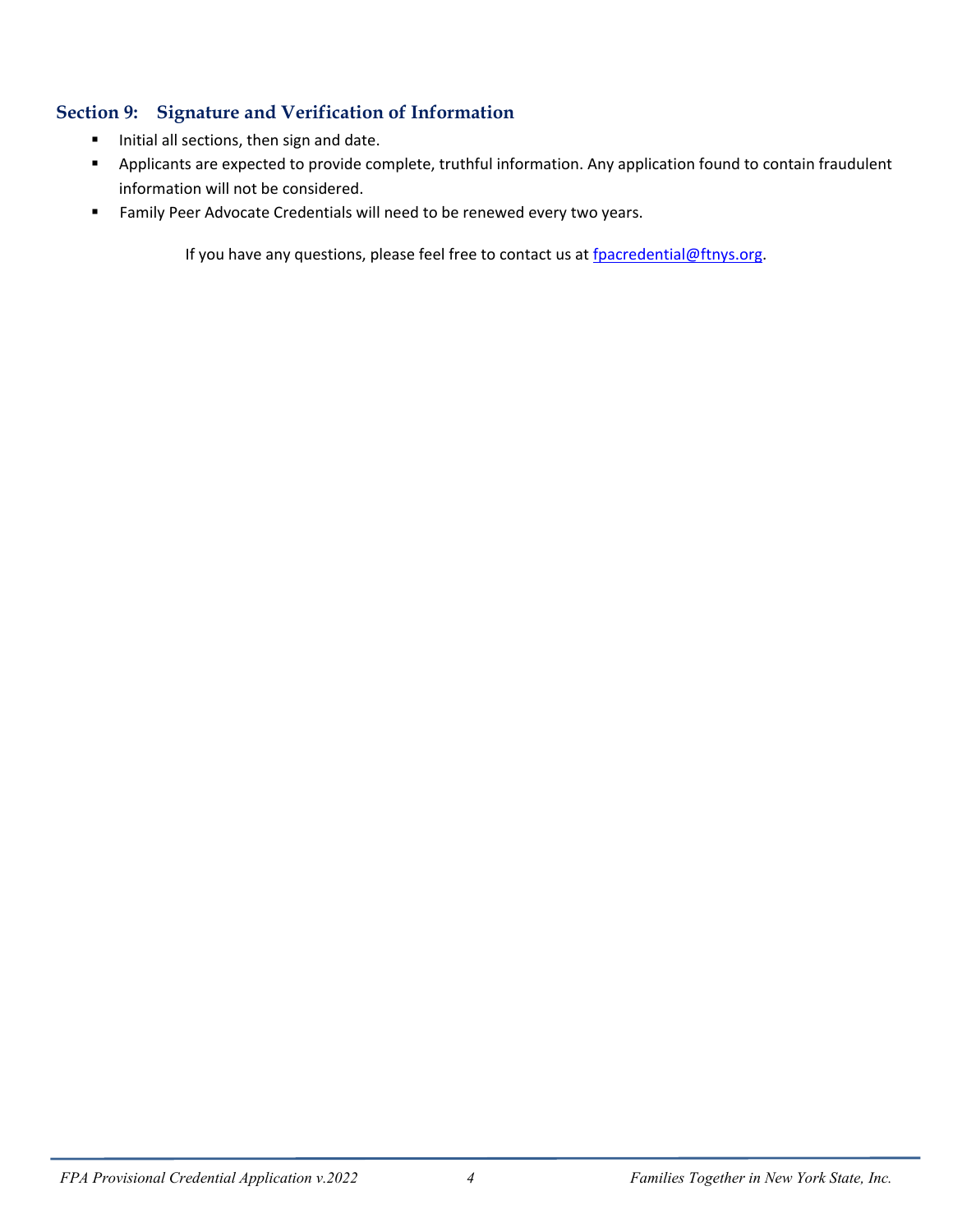## **FPA Application Checklist**

*Please use this checklist to keep track of your progress completing the application. Please submit only complete applications.*

| $\checkmark$ | <b>Section</b>                                                                                                                                          | <b>Notes</b>                                                                            |
|--------------|---------------------------------------------------------------------------------------------------------------------------------------------------------|-----------------------------------------------------------------------------------------|
|              | Read the instructions about carefully before you complete                                                                                               |                                                                                         |
|              | each section of the application                                                                                                                         |                                                                                         |
|              | <b>Contact Information</b>                                                                                                                              |                                                                                         |
|              | PEP Transcript or PEP Certificate of Completion                                                                                                         |                                                                                         |
|              | Proof of Age                                                                                                                                            |                                                                                         |
|              | Transcript/Diploma                                                                                                                                      |                                                                                         |
|              | Comparable Skills Form (only needed if the applicant has<br>not completed high school or GED)<br>** This option available to employed candidates only** | $\triangleright$ Supervisor signature required                                          |
|              | <b>Recommendation Form 1</b>                                                                                                                            | Applicant signature required<br>$\blacktriangleright$                                   |
|              |                                                                                                                                                         | $\triangleright$ Reference signature required                                           |
|              | <b>Recommendation Letter 1</b><br>Letter submitted by reference                                                                                         | Reference signature required<br>$\blacktriangleright$                                   |
|              | <b>Recommendation Form 2</b>                                                                                                                            | Applicant signature required<br>$\blacktriangleright$                                   |
|              |                                                                                                                                                         | Reference signature required                                                            |
|              | <b>Recommendation Letter 2</b>                                                                                                                          | Reference signature required<br>$\blacktriangleright$                                   |
|              | Letter submitted by reference                                                                                                                           |                                                                                         |
|              | Statement of Lived Experience Form                                                                                                                      | Include your name                                                                       |
|              | Typed Statement of Lived Experience                                                                                                                     | Include your name on the paper                                                          |
|              | Signed Code of Ethics                                                                                                                                   | Applicant signature required<br>➤                                                       |
|              | <b>Confidentiality Statement</b>                                                                                                                        | Applicant initials required                                                             |
|              | <b>Verification Signature</b>                                                                                                                           | Applicant signature required<br>⋗                                                       |
|              | Make a copy for your records                                                                                                                            | <b>DO THIS!</b>                                                                         |
|              | Email or mail the original application                                                                                                                  | Check email for confirmation that it<br>$\blacktriangleright$<br>was received by FTNYS. |

#### PLEASE TYPE OR PRINT NEATLY AND RETAIN A COPY OF ALL APPLICATION MATERIALS FOR YOUR RECORDS.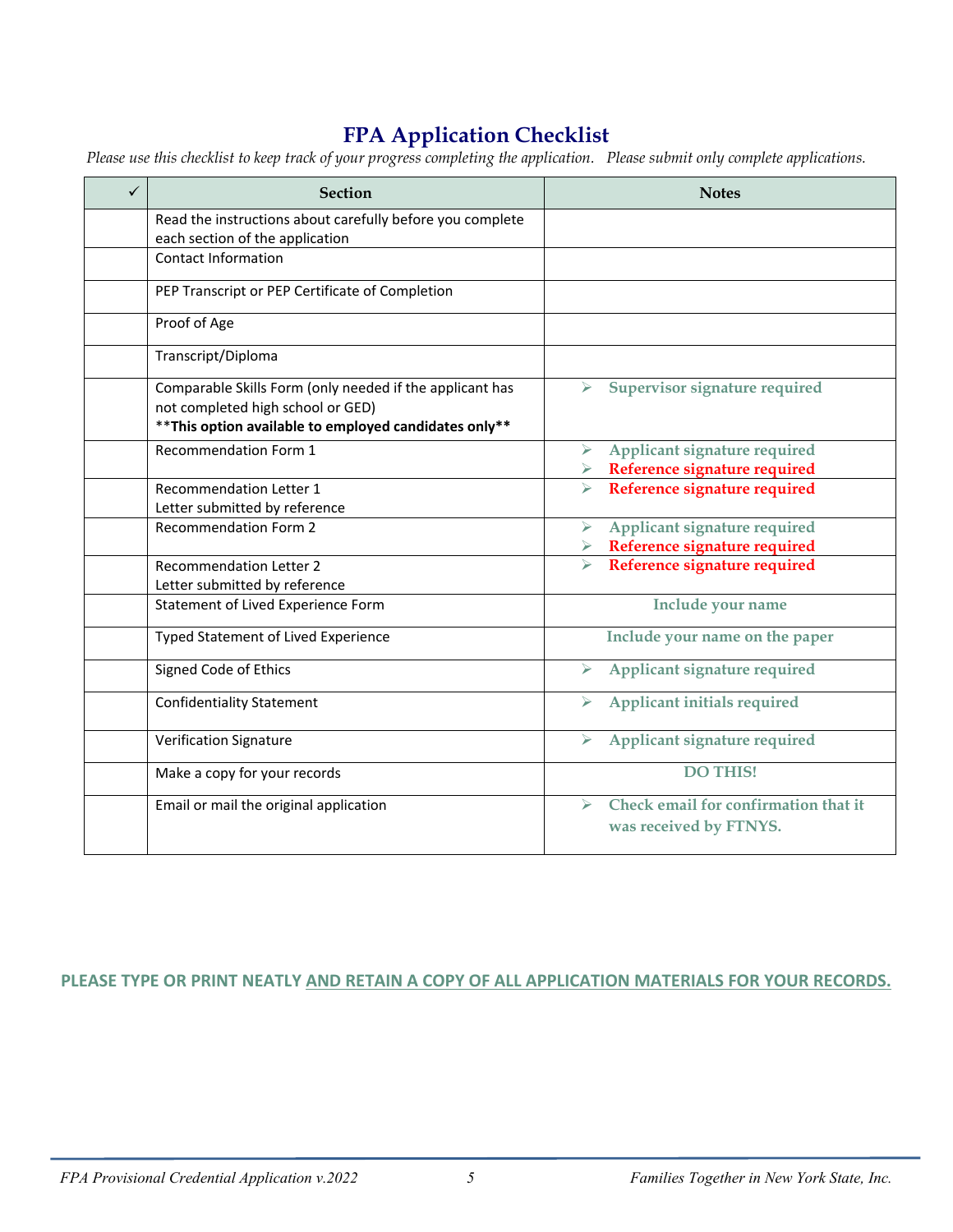## **Section 1: Contact Information**

*If you are NOT currently working as a Family Peer Advocate, leave the employer/supervisor sections blank.* 

| <b>Personal Contact Information</b>                                                                   |                      |      |                   |                                   |                            |           |  |
|-------------------------------------------------------------------------------------------------------|----------------------|------|-------------------|-----------------------------------|----------------------------|-----------|--|
| Last Name:                                                                                            |                      |      |                   |                                   | First Name:                |           |  |
| Home Address:                                                                                         |                      |      |                   |                                   | County:                    |           |  |
| City:                                                                                                 |                      |      |                   | State:                            |                            | Zip Code: |  |
| Home Phone:                                                                                           | Personal Cell Phone: |      |                   |                                   | <b>Home Email Address:</b> |           |  |
| Work Contact Information (If you are currently employed providing Family Peer Support Services)       |                      |      |                   |                                   |                            |           |  |
| Your Title/Position:                                                                                  |                      |      | Program Name:     |                                   |                            |           |  |
| <b>Agency Name:</b>                                                                                   |                      |      |                   |                                   |                            |           |  |
| Agency Street Address:                                                                                |                      |      | Work County:      |                                   |                            |           |  |
| City:                                                                                                 | State:               | Zip: |                   | Office Phone:<br>Ext.             |                            |           |  |
| <b>Work Email Address:</b>                                                                            |                      |      |                   | Work Cell Phone:                  |                            |           |  |
| Supervisor Contact Information (If you are currently employed providing Family Peer Support Services) |                      |      |                   |                                   |                            |           |  |
| <b>Supervisor Name:</b>                                                                               |                      |      | Supervisor Title: |                                   |                            |           |  |
| <b>Supervisor Agency Name:</b>                                                                        |                      |      |                   | <b>Supervisor Agency Address:</b> |                            |           |  |
| City:                                                                                                 | State:               | Zip: |                   | Supervisor Phone:<br>Ext.         |                            |           |  |
| <b>Supervisor Email:</b>                                                                              |                      |      |                   | Supervisor Work Cell:             |                            |           |  |
| If you have more than one supervisor, please provide their information in the space below:            |                      |      |                   |                                   |                            |           |  |
| 2 <sup>nd</sup> Supervisor Contact Information                                                        |                      |      |                   |                                   |                            |           |  |
| <b>Supervisor Name:</b>                                                                               |                      |      | Supervisor Title: |                                   |                            |           |  |
| <b>Supervisor Agency Name:</b>                                                                        |                      |      |                   | <b>Supervisor Agency Address:</b> |                            |           |  |
| City:                                                                                                 | State:               | Zip: |                   | Supervisor Phone:<br>Ext.         |                            |           |  |
| <b>Supervisor Email:</b>                                                                              |                      |      |                   | Supervisor Work Cell:             |                            |           |  |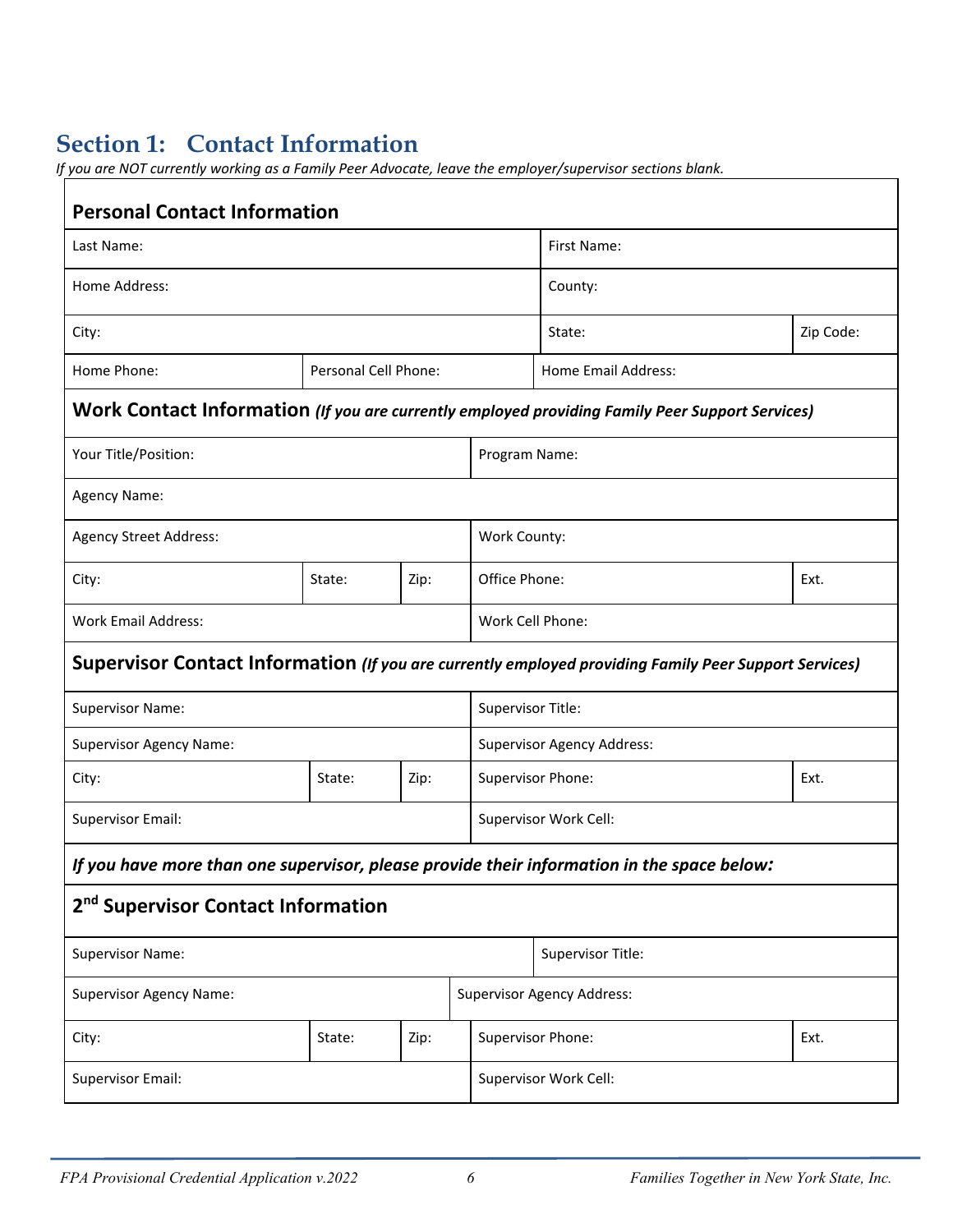*Important! This contact information may be shared with regional Parent Advisors, FTNYS Chapters, state and local agencies for the purpose of confirming your credential status, and notifying you about professional development opportunities and local events. Your name will be published in an on-line directory of Credentialed Family Peer Advocates.* 

*It is your responsibility to update your contact information with FTNYS when there are changes*

**Please PRINT your name exactly as you would like it to appear on your FPA Credential Certificate**

## **Section 2: Parent Empowerment Program (PEP) Training**

*In order to obtain a Family Peer Advocate Provisional Credential, you must successfully complete the Parent Empowerment Program Level 1 online training. Please attach a copy of your PEP Level 1 Certificate of Completion. If you have not completed PEP training, you can register by clicking the PEP Level 1 training link on the FTNYS Website or at [www.CTACNY.org.](http://www.ctacny.org/)* 

| □ Completed PEP Level 1 Training | Date: | Certificate of Completion<br>Submitted? |
|----------------------------------|-------|-----------------------------------------|
|                                  |       | $\Box$ No<br>$\square$ Yes              |
| Notes:                           |       |                                         |
|                                  |       |                                         |
|                                  |       |                                         |
|                                  |       |                                         |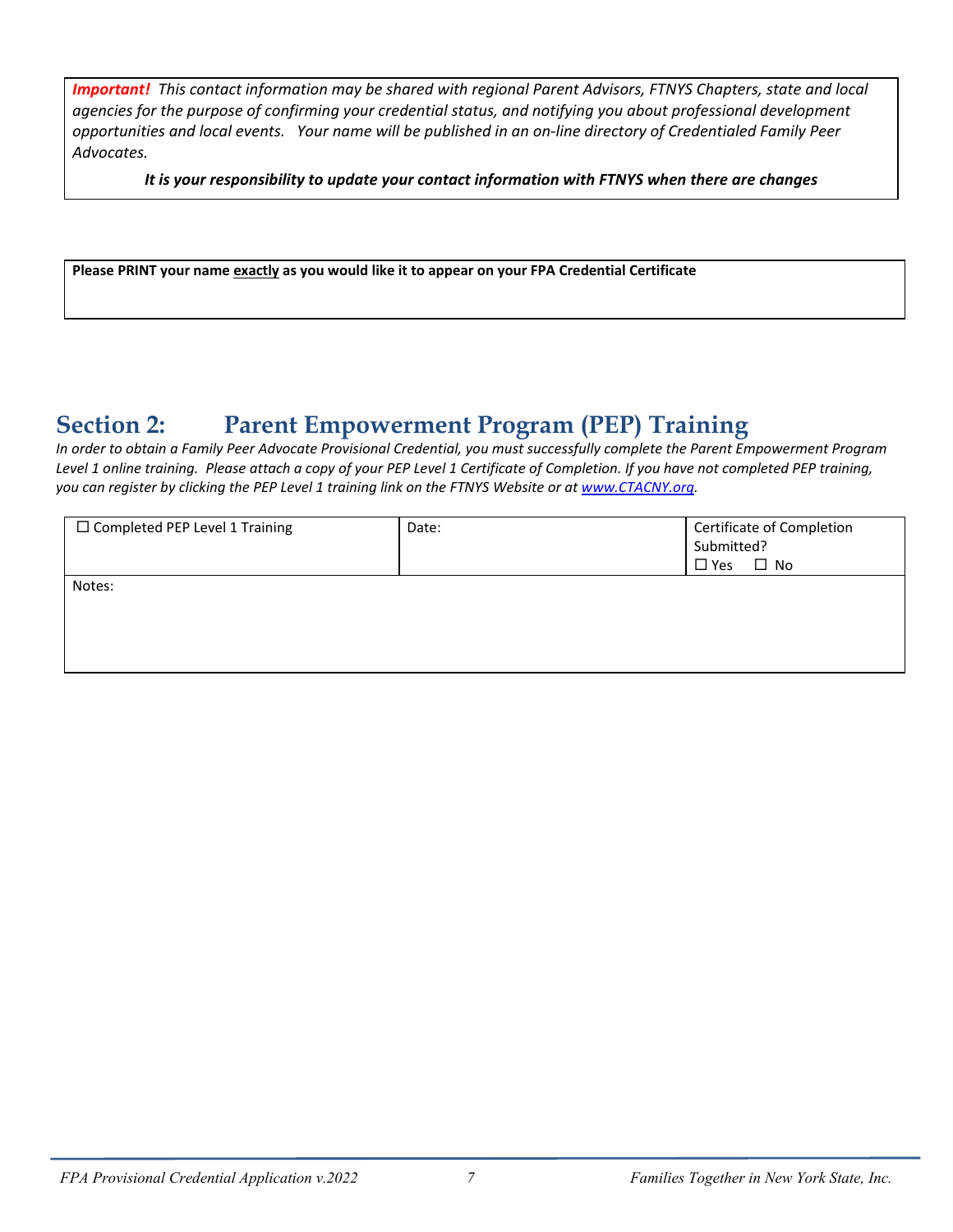#### **REMOVE THIS PAGE AND INSERT your PEP Level 1 CERTIFICATE of COMPLETION**

#### **IF YOU HAVE NOT COMPLETED LEVEL 1 PEP TRAINING, YOU CAN REGISTER BY CLICKING THE PEP LEVEL 1 TRAINING LINK ON THE FTNYS WEBSITE OR AT WWW.CTACNY.ORG***.*

#### **YOU MUST COMPLETE LEVEL 1 PEP TO BE ELIGIBLE FOR THE PROVISIONAL FAMILY PEER ADVOCATE CREDENTIAL**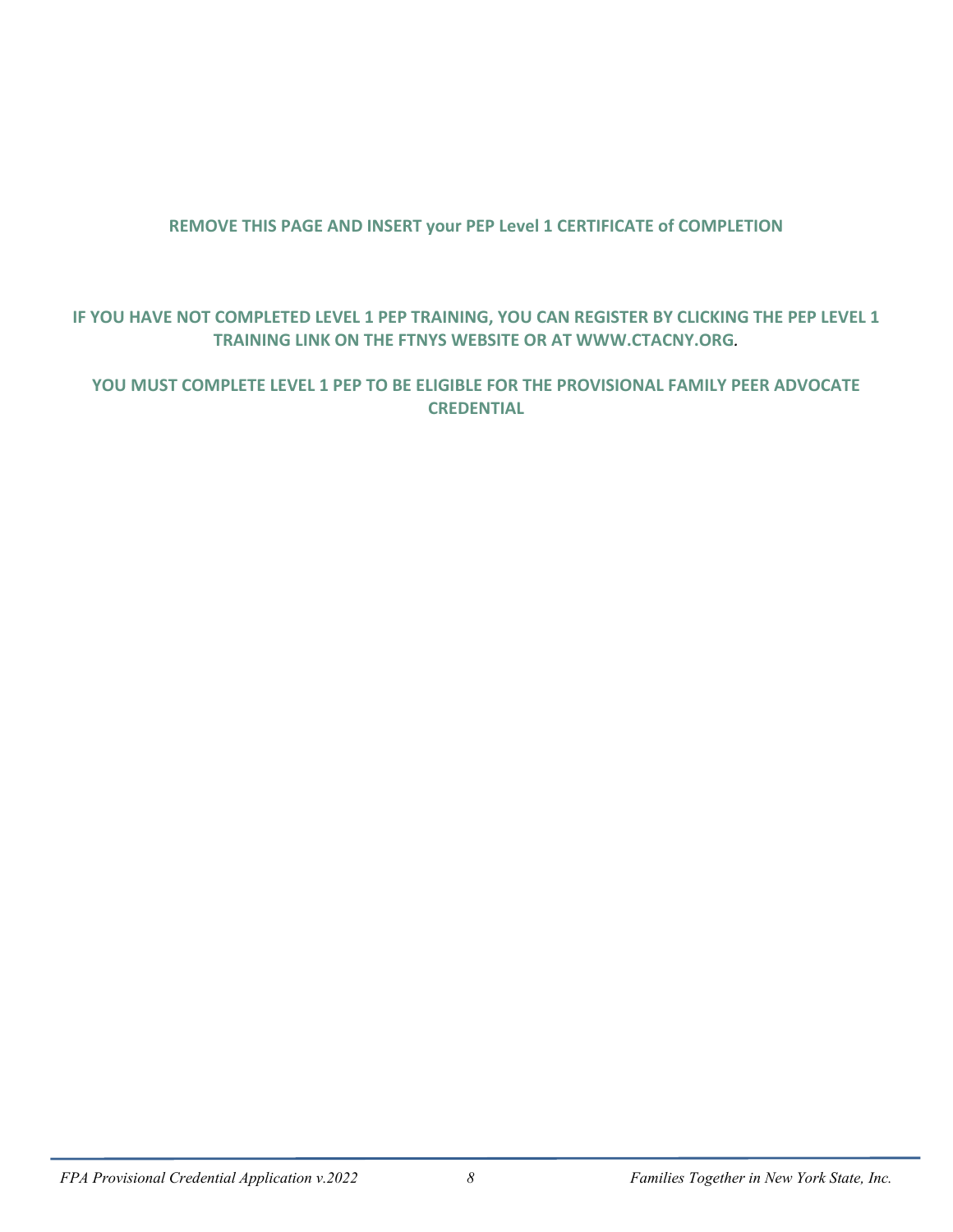## **Section 3: Proof of Age**

Credential applicants must be 18 years of age at the time of application.

| Date of Birth:                                                               | Month:             | Dav:                     | Year:                     |  |
|------------------------------------------------------------------------------|--------------------|--------------------------|---------------------------|--|
| A copy of one of the following official proofs of date of birth is attached: |                    |                          |                           |  |
| $\mathsf I\ \Box$ Driver's License                                           | $\square$ Passport | $\Box$ Birth Certificate | $\Box$ Other proof of age |  |

### **Section 4: Education**

*A copy of a transcript or diploma documenting your highest completed degree must be included with your application. Be sure to fill in all of the information required.*

Please check your most advanced degree or certification.

| $\Box$ High School                                                                                                                                                                                     | $\square$ GED | $\Box$ Vocational/Trade | $\Box$ AA/AS | $\Box$ BA/BS   | $\square$ MA/MS | $\Box$ Doctorate/Professional |
|--------------------------------------------------------------------------------------------------------------------------------------------------------------------------------------------------------|---------------|-------------------------|--------------|----------------|-----------------|-------------------------------|
| School/College:                                                                                                                                                                                        |               |                         |              |                |                 | Year Graduated:               |
| Field of Study:                                                                                                                                                                                        |               |                         |              | Other Degrees? |                 |                               |
| Address:                                                                                                                                                                                               |               |                         |              |                |                 |                               |
| City:                                                                                                                                                                                                  |               | State:                  |              | Zip:           |                 | Country:                      |
| $\Box$ I have attached a copy of my transcript(s) and/or diploma. Please do not send transcripts of partially completed degrees.<br>Unofficial transcripts are acceptable as long as they are legible. |               |                         |              |                |                 |                               |

\_\_\_\_\_\_\_\_\_\_\_\_\_\_\_\_\_\_\_\_\_\_\_\_\_\_\_\_\_\_\_\_\_\_\_\_\_\_\_\_\_\_\_\_\_\_\_\_\_\_\_\_\_\_\_\_\_\_\_\_\_\_\_\_\_\_\_\_\_\_\_\_\_\_\_\_\_\_\_\_\_\_\_\_\_\_\_\_\_\_\_\_\_\_\_\_\_\_\_\_\_\_\_\_\_

 $\Box$  No High School Diploma or GED. Please state the reason you are using the Comparable Skills Form:

 $\Box$  I have attached the Comparable Skills Form signed by my supervisor. (See next page for this form.)

**Applicant's Full Name:**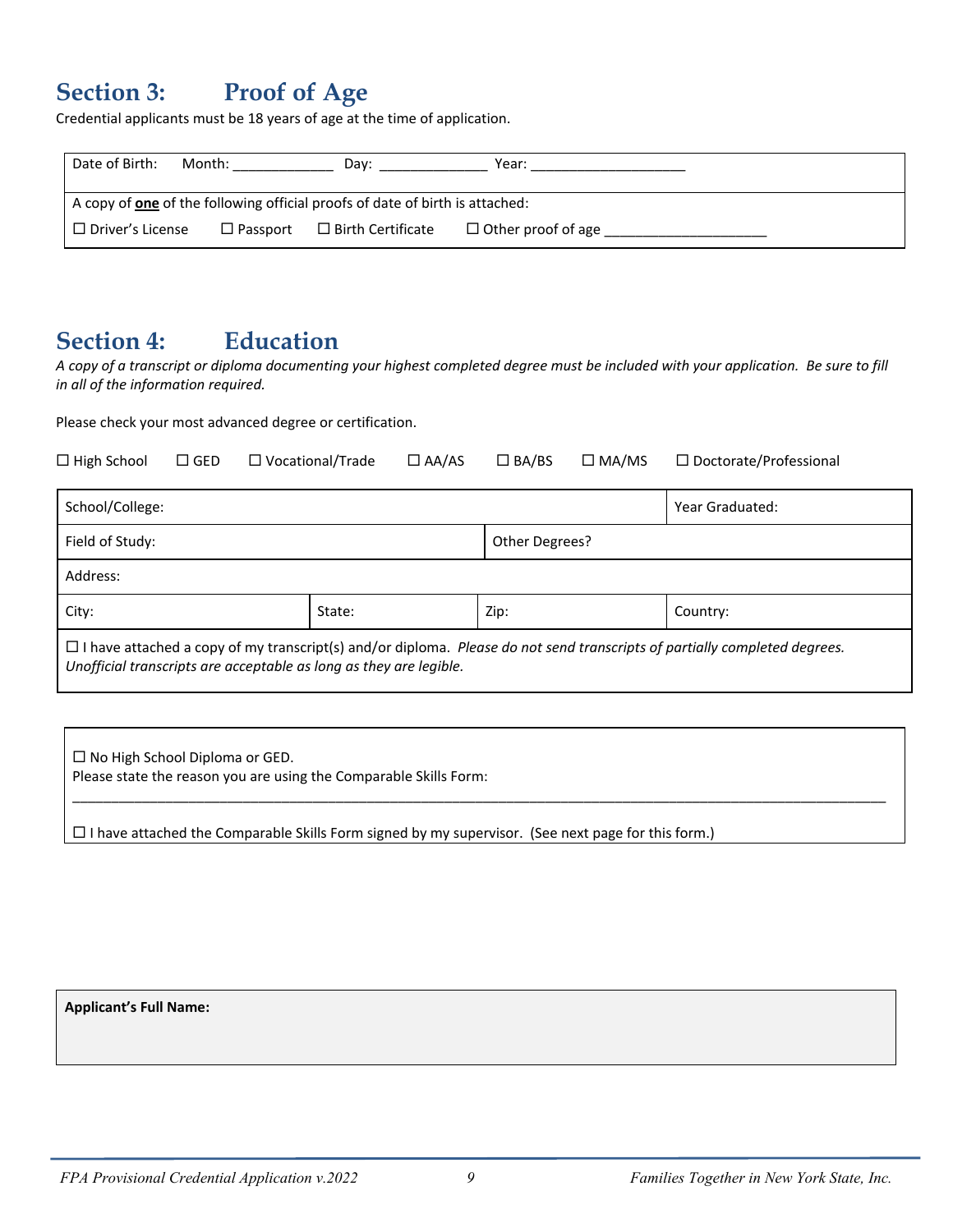#### **PLEASE HAVE YOUR SUPERVISOR COMPLETE THIS FORM ONLY IF YOU DO NOT HAVE AT A GED, HIGH SCHOOL DIPLOMA OR OTHER DEGREE**

#### **Comparable Skills Form**

*The applicant for the FPA Credential named below has not completed high school, a GED program, or any other degree. The applicant is requesting that you attest that they have the equivalent literacy and communication skills necessary to perform the role of a Family Peer Advocate. This option recognizes that there are applicants who have not been able to complete their formal education due to a variety of factors, but who have a comparable (or higher) level of skills. Please only complete this form if you believe they have this level of skill.*

I attest that \_\_\_\_\_\_\_\_\_\_\_\_\_\_\_\_\_\_\_\_\_\_\_\_\_\_\_\_\_\_\_\_\_\_\_ (applicant name) does not have a high school diploma or GED, but he/she has comparable literacy skills as well and written communication skills and is able to perform all of the necessary tasks to successfully work as a Family Peer Advocate including, but not limited to: good communication skills, accurate record keeping, assisting families to complete paperwork, professional written communication, the ability to read and understand training materials and other written information such as benefits forms, applications for services, program descriptions, etc.

Print Supervisor's Name

\_\_\_\_\_\_\_\_\_\_\_\_\_\_\_\_\_\_\_\_\_\_\_\_\_\_\_\_\_\_\_\_\_\_\_\_\_\_\_\_

\_\_\_\_\_\_\_\_\_\_\_\_\_\_\_\_\_\_\_\_\_\_\_\_\_\_\_\_\_\_\_\_\_\_\_\_\_\_\_\_

\_\_\_\_\_\_\_\_\_\_\_\_\_\_\_\_\_\_\_\_\_\_\_\_\_\_\_\_\_\_\_\_\_\_\_\_\_\_\_\_

Supervisor's Signature

Date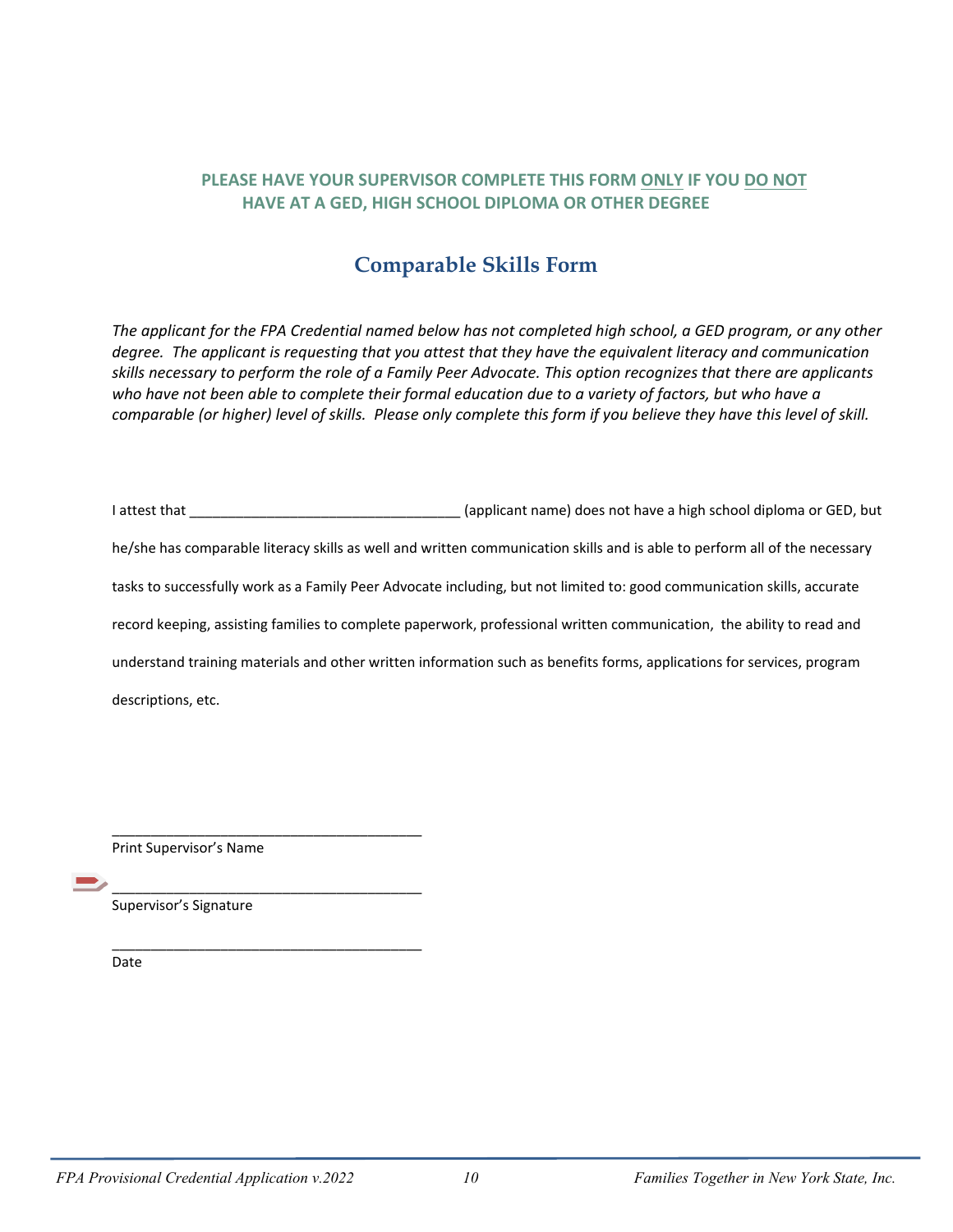#### **REMOVE THIS PAGE AND INSERT THE FOLLOWING HERE:**

- **PROOF OF AGE**
- **TRANSCRIPT or DIPLOMA**
- **COMPARABLE SKILLS FORM (IF APPLICABLE)**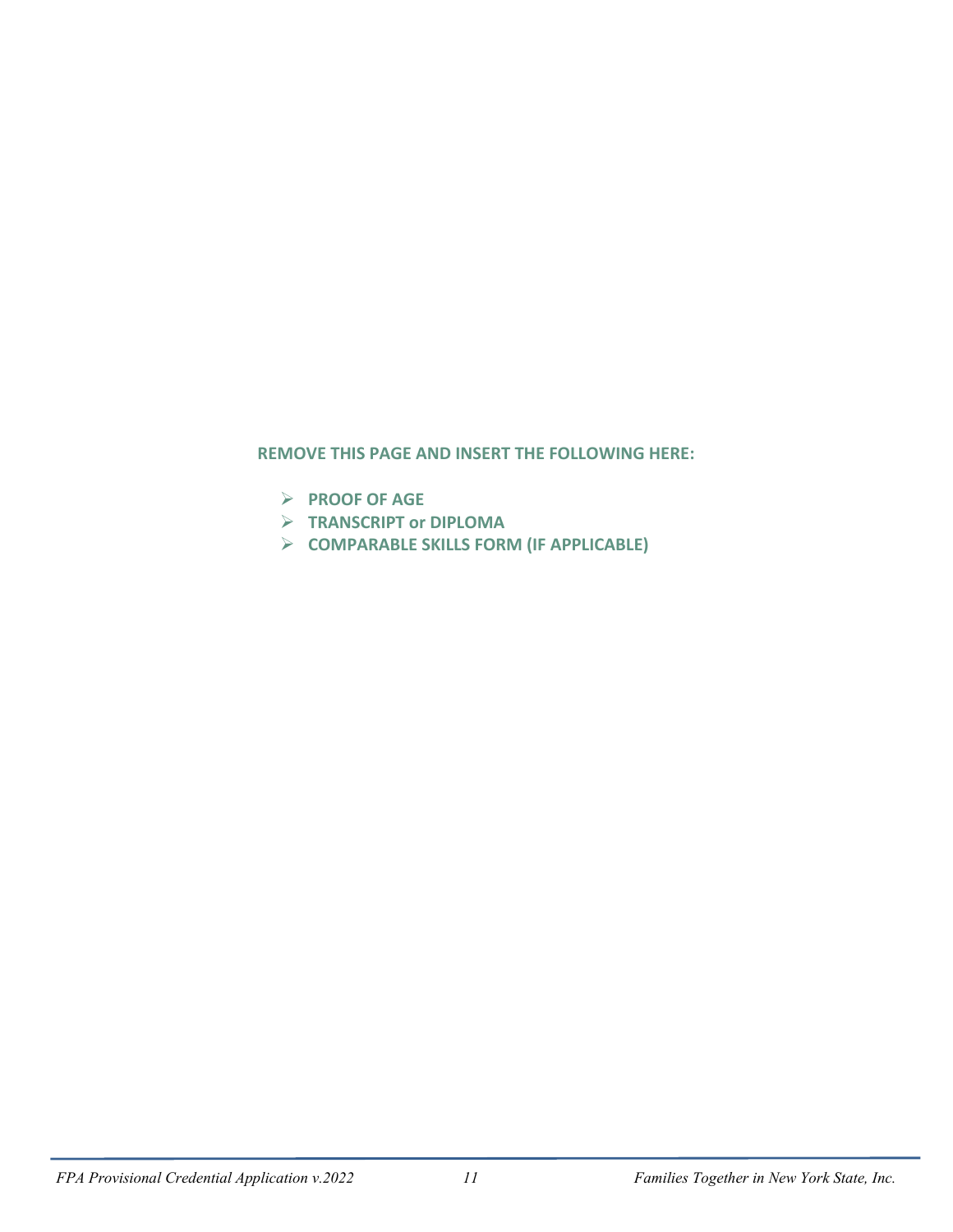## **Section 5: Letters of Recommendation**

*Each applicant for the Family Peer Advocate Provisional Credential is required to submit two letters of recommendation. Please do not list family members or friends as references.* **If you are working as an FPA, do NOT list your supervisor as a reference.**

- *We strongly recommend you take a few minutes to re-read the section on Letters of Recommendation in the instruction section.*
- *Give each of your references the appropriate FPA Recommendation Form.*
- *Complete and sign the top portion of each reference form. This gives us permission to contact your references if necessary.*
- *Also, please give your references the Family Peer Support Services Definition so they understand the type of work you are seeking a credential to perform. A copy Definition is available on the FTNYS website.*
- *The individual writing your letter of recommendation completes and signs the bottom of the reference form AND submits a typed and hand signed letter of recommendation to you for inclusion in your final FPA Credential application.*

#### *Please do not submit your application without enclosing all completed recommendation forms with letters. Both the forms and the letters are required.*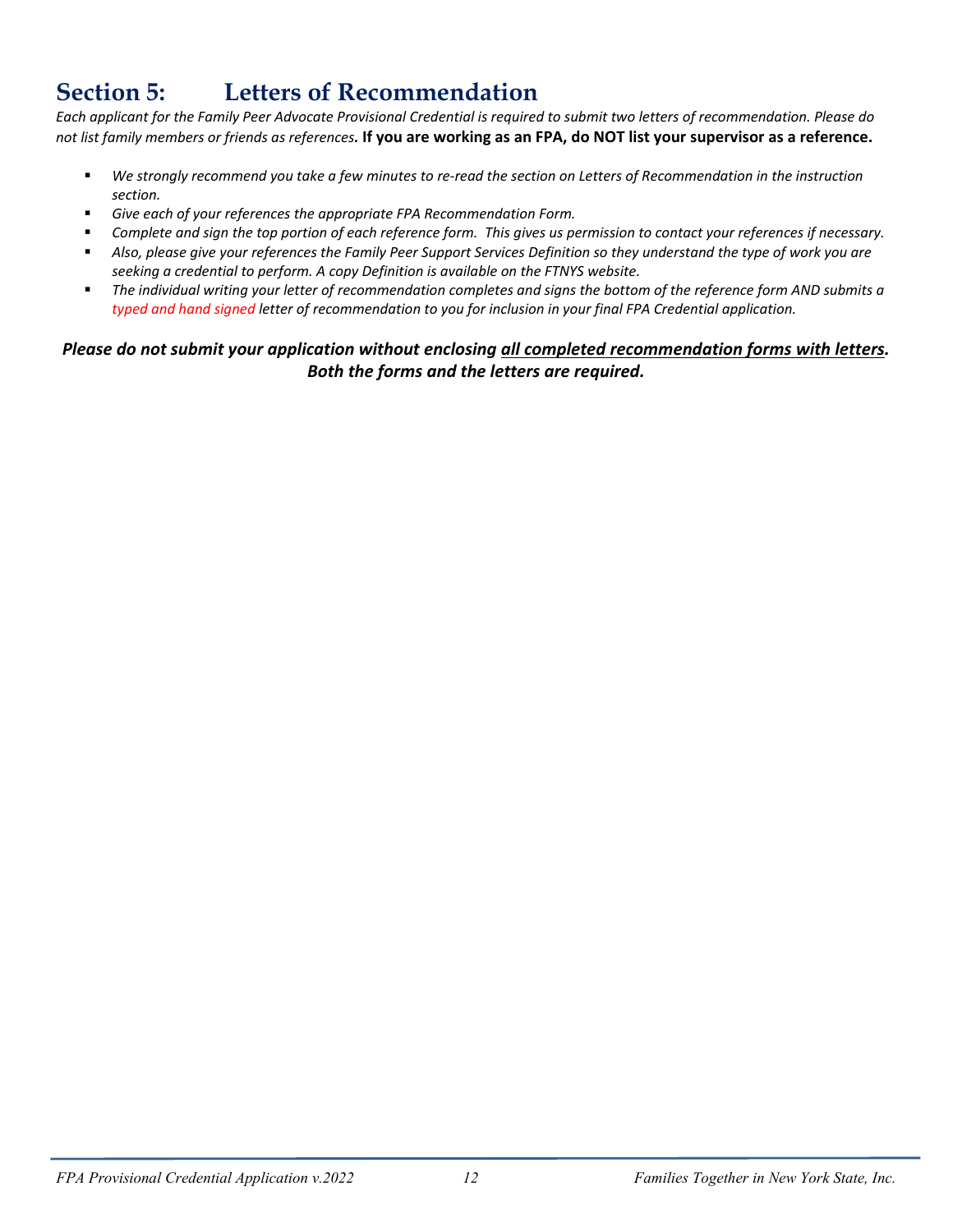## **Families Together** in NYS

## **Recommendation Form 1**

*The person who completes this Recommendation Form should be familiar with your work and the qualifications to provide family support.* 

*This recommendation form has two parts. The applicant completes and signs Part A and the reference completes and signs Part B.* 

A

**APPLICANT:** I authorize contact by FTNYS to the references listed on my application, to give any and all information concerning any pertinent information they may have, personal or otherwise, and hereby release FTNYS from all liability for any damage that may result from utilization of such information.

\_\_\_\_\_\_\_\_\_\_\_\_\_\_\_\_\_\_\_\_\_\_\_\_\_\_\_\_\_\_\_\_\_\_ \_\_\_\_\_\_\_\_\_\_\_\_\_\_\_\_\_\_\_\_\_\_\_\_\_\_\_\_\_\_\_\_\_\_\_ \_\_\_\_\_\_\_\_\_\_\_\_\_\_\_\_\_\_\_\_\_\_ Applicant's Signature **Applicant's Name (Printed)** Applicant's Name (Printed) and Applicant's Name (Printed)

**\_\_\_\_\_\_\_\_\_\_\_\_\_\_\_\_\_\_\_\_\_\_\_\_\_\_\_\_\_\_\_\_\_\_\_\_\_\_\_\_\_\_\_\_\_\_\_\_\_\_\_\_\_\_\_\_\_\_\_\_\_\_\_\_\_\_\_\_\_\_\_\_\_\_\_\_\_\_\_\_\_\_\_\_\_\_\_\_\_\_\_\_\_\_\_\_\_\_**



**REFERENCE:** The above individual is applying for a *Provisional Family Peer Advocate Credential*. This is an entry level credential for individuals providing peer-to-peer family advocacy and support services. As a part of the credentialing process, the applicant must document their intent to follow the Family Peer Advocate Code of Ethics and maintain high professional standards; and provide evidence that he/she has the skills necessary to work with parents/caregivers of children with social, emotional and/or behavioral challenges (individually and in groups) to guide, assist and empower these parents to best meet the needs of their child and family in collaboration with other providers in the community. Please address the applicant's qualifications and suitability for this credential in your letter of recommendation.

Please note that this reference will become part of the applicant's credential file which can be reviewed by the applicant and, if requested by the applicant, provided to future employers.



\_\_\_\_\_\_\_\_\_\_\_\_\_\_\_\_\_\_\_\_\_\_\_\_\_\_\_\_\_\_\_\_\_\_\_\_\_\_\_\_\_\_\_\_\_ \_\_\_\_\_\_\_\_\_\_\_\_\_\_\_\_\_\_\_\_\_\_\_\_\_\_\_\_\_\_\_\_\_\_ Reference Signature/Title **Date** Date

\_\_\_\_\_\_\_\_\_\_\_\_\_\_\_\_\_\_\_\_\_\_\_\_\_\_\_\_\_\_\_\_\_\_\_\_\_\_\_\_\_\_\_\_\_ \_\_\_\_\_\_\_\_\_\_\_\_\_\_\_\_\_\_\_\_\_\_\_\_\_\_\_\_\_\_\_\_\_\_ Reference Name (Printed) and a settlement of the Reference Email Address

How long have you known this applicant?

Briefly, in what capacity have you known the applicant?

**IMPORTANT!** In your letter, please describe why you feel this individual is/is not a good candidate to be credentialed as a Family Peer Advocate. If you do not feel you have sufficient knowledge of the applicant to respond to this question, you may provide a general letter of reference based on your past experience with this applicant.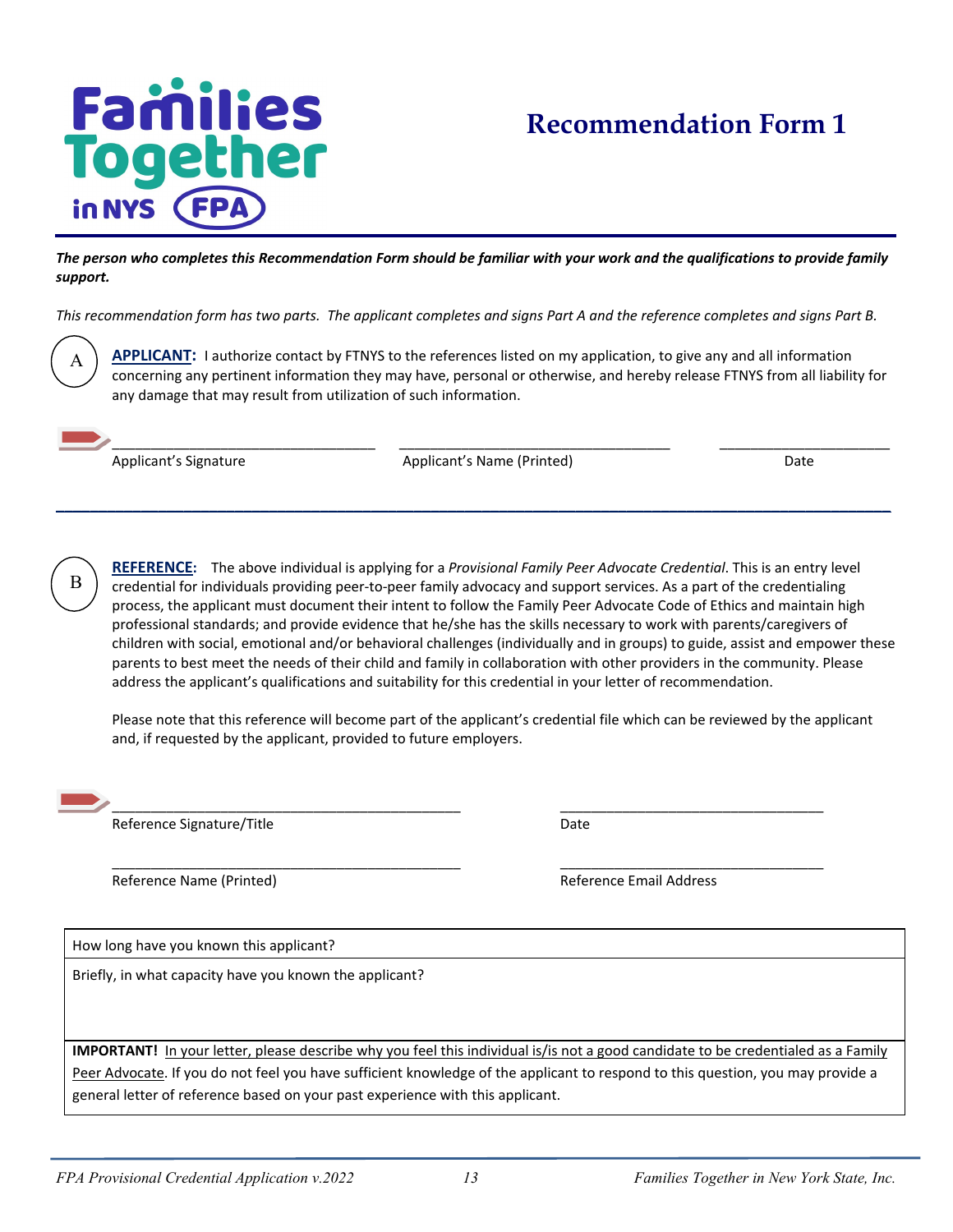#### **REMOVE THIS PAGE AND REPLACE WITH TYPED LETTER FROM REFERENCE #1**

**Check to make sure that the letter includes an original signature**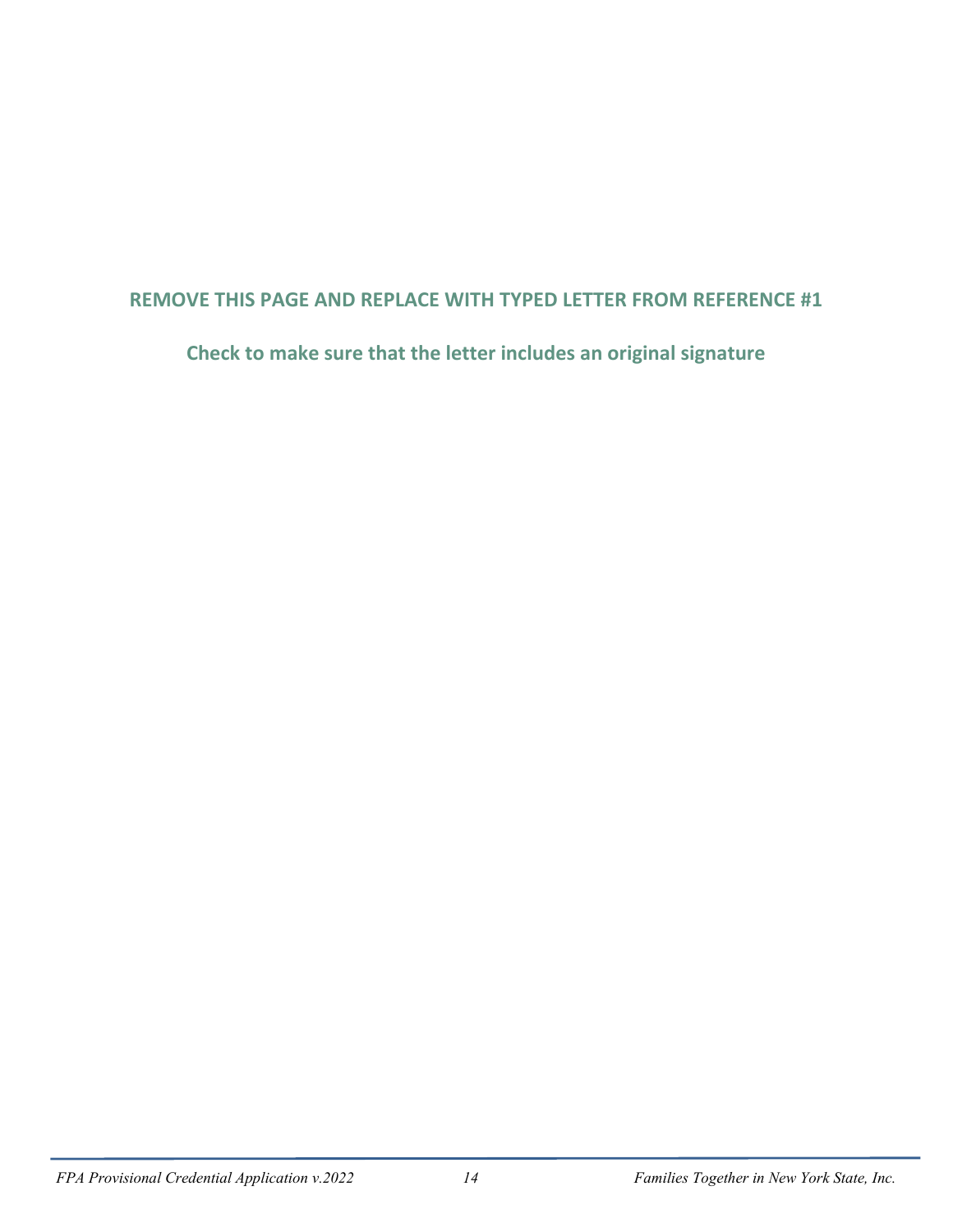## **Families Together** in NYS (FPA

## **Recommendation Form 2**

*The person who completes the Recommendation Form should be familiar with your work and the qualifications to provide family support.*

*This recommendation form has two parts. The applicant completes and signs Part A and the reference completes and signs Part B.* 

**APPLICANT:** I authorize contact by FTNYS to the references listed on my application, to give any and all information concerning any pertinent information they may have, personal or otherwise, and hereby release FTNYS from all liability for any damage that may result from utilization of such information.

Applicant's Signature The Communication of Applicant's Name (Printed) and Date Communication of Date

**\_\_\_\_\_\_\_\_\_\_\_\_\_\_\_\_\_\_\_\_\_\_\_\_\_\_\_\_\_\_\_\_\_\_\_\_\_\_\_\_\_\_\_\_\_\_\_\_\_\_\_\_\_\_\_\_\_\_\_\_\_\_\_\_\_\_\_\_\_\_\_\_\_\_\_\_\_\_\_\_\_\_\_\_\_\_\_\_\_\_\_\_\_\_\_\_\_\_**

\_\_\_\_\_\_\_\_\_\_\_\_\_\_\_\_\_\_\_\_\_\_\_\_\_\_\_\_\_\_\_\_\_\_ \_\_\_\_\_\_\_\_\_\_\_\_\_\_\_\_\_\_\_\_\_\_\_\_\_\_\_\_\_\_\_\_\_\_\_ \_\_\_\_\_\_\_\_\_\_\_\_\_\_\_\_\_\_\_\_\_\_

**REFERENCE:** The above individual is applying for a *Provisional Family Peer Advocate Credential*. This is an entry level credential for individuals providing peer-to-peer family advocacy and support services. As a part of the credentialing process, the applicant must document their intent to follow the Family Peer Advocate Code of Ethics and maintain high professional standards; and provide evidence that he/she has the skills necessary to work with parents/caregivers of children with social, emotional and/or behavioral challenges (individually and in groups) to guide, assist and empower these parents to best meet the needs of their child and family in collaboration with other providers in the community. Please address the applicant's qualifications and suitability for this credential in your letter of recommendation.

Please note that this reference will become part of the applicant's credential file which can be reviewed by the applicant and, if requested by the applicant, provided to future employers.

\_\_\_\_\_\_\_\_\_\_\_\_\_\_\_\_\_\_\_\_\_\_\_\_\_\_\_\_\_\_\_\_\_\_\_\_\_\_\_\_\_\_\_\_\_ \_\_\_\_\_\_\_\_\_\_\_\_\_\_\_\_\_\_\_\_\_\_\_\_\_\_\_\_\_\_\_\_\_\_

B

A

Reference Signature/Title **Date** Date Date Date

\_\_\_\_\_\_\_\_\_\_\_\_\_\_\_\_\_\_\_\_\_\_\_\_\_\_\_\_\_\_\_\_\_\_\_\_\_\_\_\_\_\_\_\_\_ \_\_\_\_\_\_\_\_\_\_\_\_\_\_\_\_\_\_\_\_\_\_\_\_\_\_\_\_\_\_\_\_\_\_ Reference Name (Printed) and Communication of the Reference Email Address and Communication of the Reference Email Address

How long have you known this applicant?

Briefly, in what capacity have you known the applicant:

**IMPORTANT!** In your letter, please describe why you feel this individual is/is not a good candidate to be credentialed as a Family Peer Advocate. If you do not feel you have sufficient knowledge of the applicant to respond to this question, you may provide a general letter of reference based on your past experience with this applicant.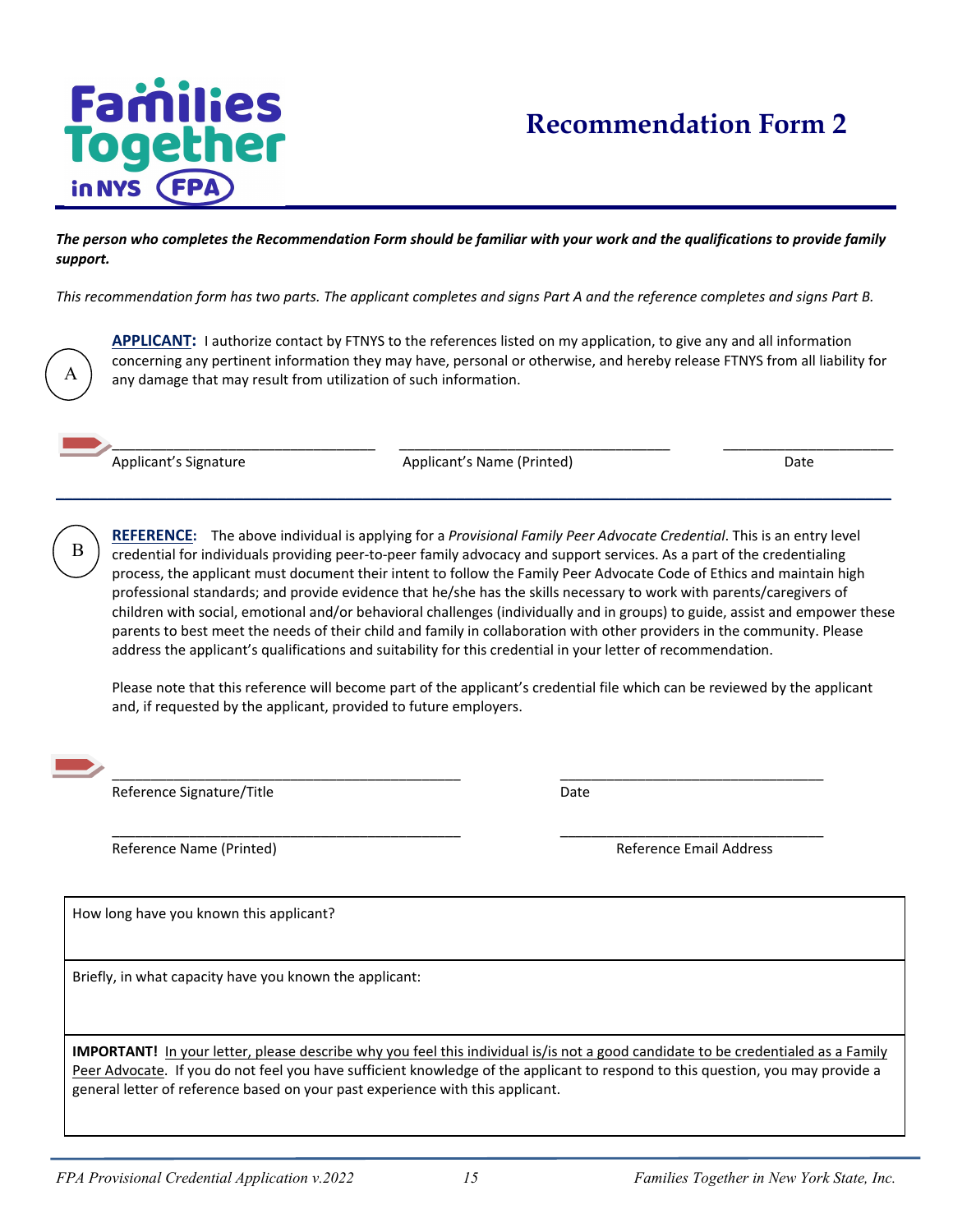#### **REMOVE THIS PAGE AND REPLACE WITH TYPED LETTER FROM REFERENCE #2**

**Check to make sure that the letter includes an original signature**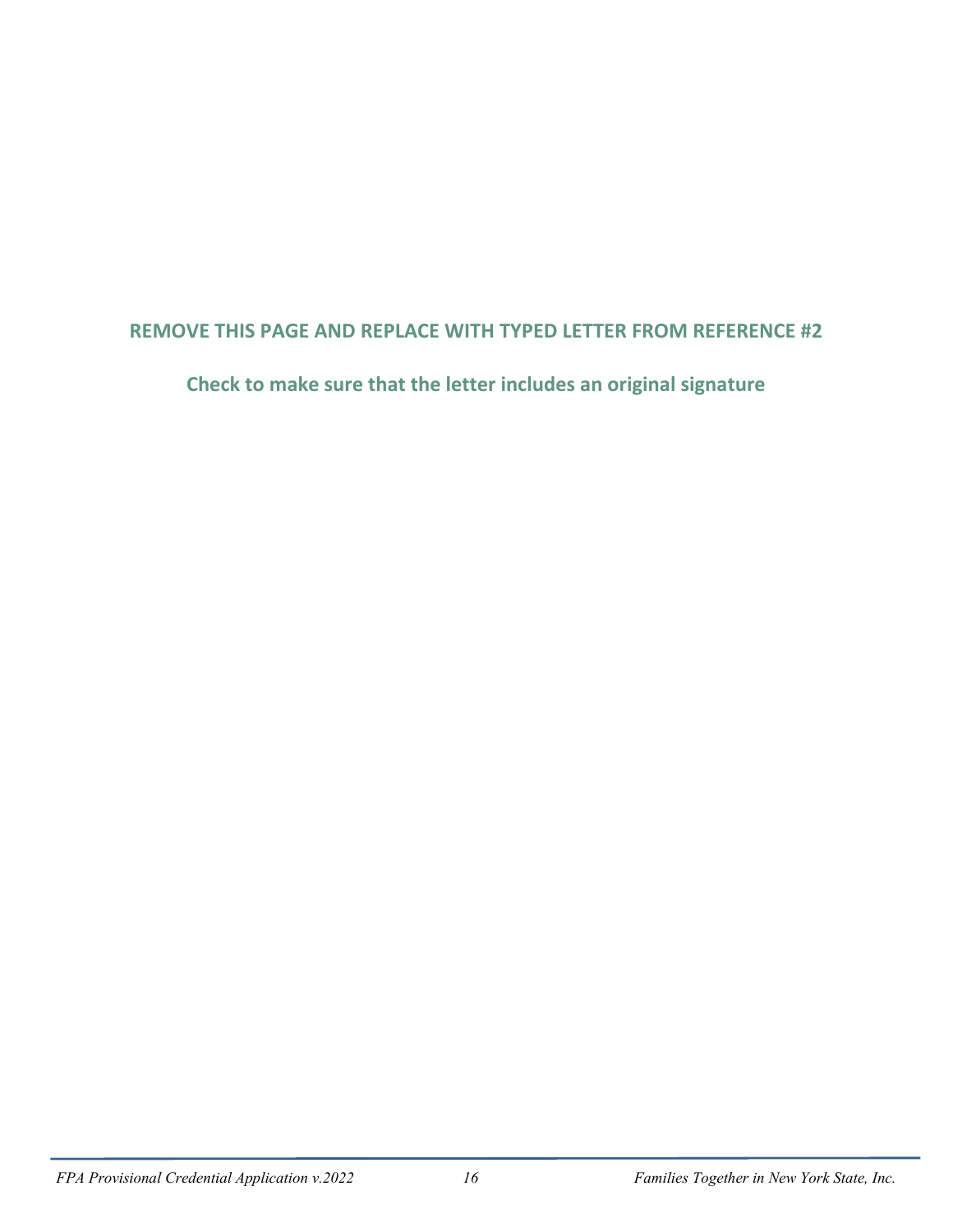## **Section 6: Statement of Lived Experience**

*In addition to education and training, a requirement of the Provisional Family Peer Advocate Credential is that the applicant has 'lived experience' as the parent or primary caregiver of a child or youth with a significant social, emotional, emotional, behavioral, mental health, and/or developmental disability. Please complete all 4 parts of this section.* 

#### **Part 1**

Are you the parent (biological/foster/adoptive) or primary caregiver of a child/youth who has a significant social, emotional, developmental, medical, substance use and/or behavioral disability that manifested itself prior to age 21? **Yes No**

#### **Part 2**

Which services and systems have you navigated on behalf of your child? (Check all that apply.)

 $\square$  Early Intervention

 $\square$  Complex Healthcare Needs

□ Mental Health

 $\square$  Special Education – IEP/504 Plan

 $\square$  Child Welfare – Preventive/Protective Services (DSS/ACS)

 $\Box$  Child Welfare – Foster Care/Adoption

 $\square$  Substance Use Treatment/Addiction Services

 $\square$  Juvenile Justice-PINS Diversion/PINS

 $\square$  Juvenile Justice-Probation/Placement

 $\square$  Criminal Justice-Criminal Court

 $\Box$  Intellectual /Developmental Disabilities Services (OPWDD)

Other \_\_\_\_\_\_\_\_\_\_\_\_\_\_\_\_\_\_\_\_\_\_\_\_\_\_\_\_\_\_\_\_\_\_\_

#### **Part 3**

Are you willing to share relevant aspects of your personal experience, as a family peer, in the course of providing services to other families whose children have similar challenges? **Yes No**

#### **Part 4**

Please include a 1-2 page typed response to the following questions on a separate page. Please be sure to not only describe your experience, but also how you use this experience in your work with families. You may also use your responses to these questions from The Power of Lived Experience module

- 1. Describe your experience as a family member of a child with social, emotional, behavioral, medical, substance use and/or developmental challenges. Areas for discussion include (but are not limited to) your challenges and successes, the effect of stigma, grief acceptance, etc.
- 2. Describe your child's behaviors and the impact of your child's difficulties on YOU and the other members of your family.
- 3. Share some examples of your advocacy efforts on behalf of your child.
- 4. How would you use your 'lived' experience in your work as a Family Peer Advocate? Focus on how and when you would<br>And the state of the contract of the contract of the contract of the contract of the contract of the cont **share** your experience and the impact it has in your work with families. Make sure to address the importance of sharing your lived experience to build hope, strengthen engagement and nurture empowerment. Please be specific.

#### **Applicant's Full Name:**

i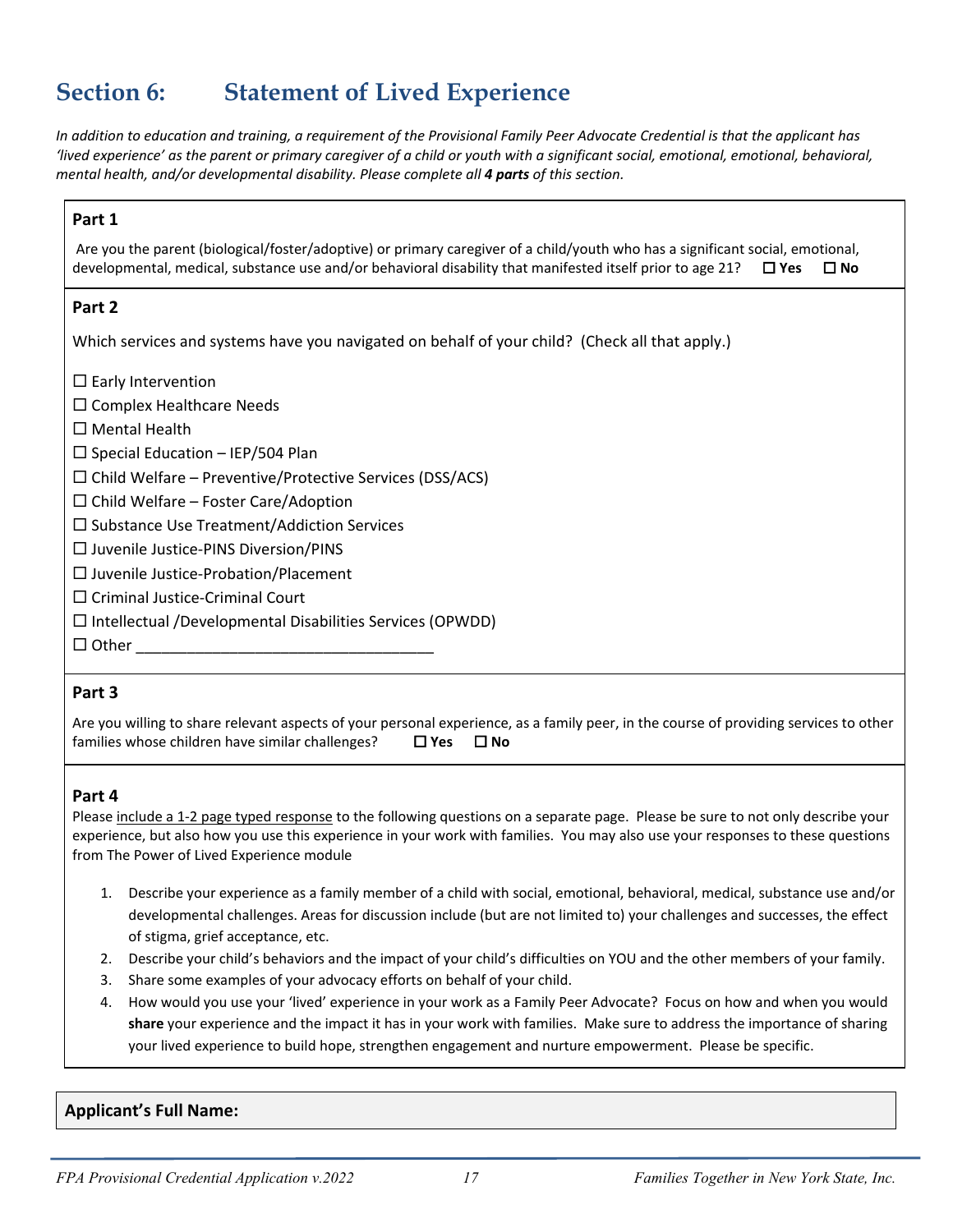#### **REMOVE THIS PAGE AND INSERT STATEMENT OF LIVED EXPERIENCE HERE**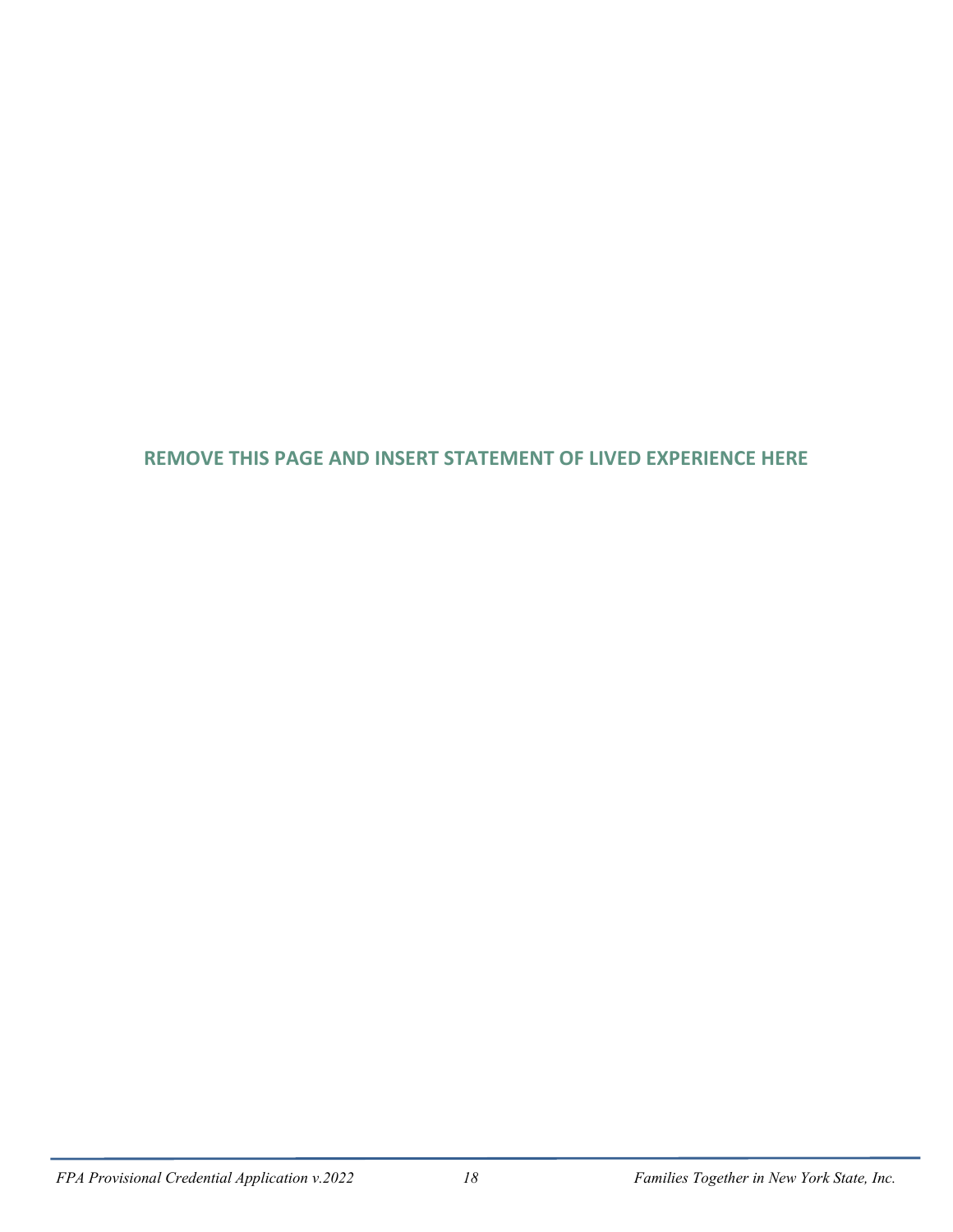## **Section 7: Agreement to Abide by the FPA Code of Ethics**

*Each applicant for the Family Peer Advocate Credential is required to abide by the Family Peer Advocate Code of Ethics. A copy of the Code of Ethics, with a place for your signature, can be found at the end of this application.* 

- **Please read the FPA Code of Ethics carefully before signing.**
- Include the full, signed copy of the FPA Code of Ethics with your application packet and retain a copy for your records.

## **Section 8: Confidentiality and Sharing of Information**

Families Together in New York State maintains strict privacy and confidentiality policies to ensure the personal privacy of all FPA Credential applicants.

Please **initial** below to indicate your understanding.

| The following individuals may have access to the information in my application for the purposes of reviewing my<br>qualifications: FTNYS staff reviewing FPA Credential Applications; FTNYS Regional Parent Advisors; members of<br>the Family Peer Advocate Workforce Development Advisory Committee; and Family Support Services Coordinators<br>collaborating with state/local agencies (e.g. NYS Office of Mental Health Division of Children and Families and New<br>York City Department of Health and Mental Hygiene) |
|------------------------------------------------------------------------------------------------------------------------------------------------------------------------------------------------------------------------------------------------------------------------------------------------------------------------------------------------------------------------------------------------------------------------------------------------------------------------------------------------------------------------------|
| Information regarding applicants or application status will not be disclosed to any other individuals or<br>organizations without the consent of the applicant.                                                                                                                                                                                                                                                                                                                                                              |
| My name, credential status and work email address may be used by FTNYS to create a Directory of Credentialed<br>Family Peer Advocates, and may be provided to state and local agencies, regional Parent Advisors, and FTNYS<br>Chapters to provide me with information on upcoming events that may benefit my professional development.                                                                                                                                                                                      |
| My email address will be added to the FTNYS listserv. I realize that I can 'opt out' at any time.                                                                                                                                                                                                                                                                                                                                                                                                                            |

## **Section 9: Signature and Verification of Information**

*Please place your initials in each box and sign below.* 

I understand that, in order to evaluate my application, Families Together in New York State will verify the information I have provided including my education, employment, references and completion of required training.

I agree to cooperate in such review and allow others to provide information regarding my abilities and education.

\_\_\_\_\_\_\_\_\_\_\_I hereby solemnly declare and affirm that the facts and matters contained in the foregoing application are true and correct.

| ________________<br>__________<br>_____ |  |
|-----------------------------------------|--|
| ١ſ                                      |  |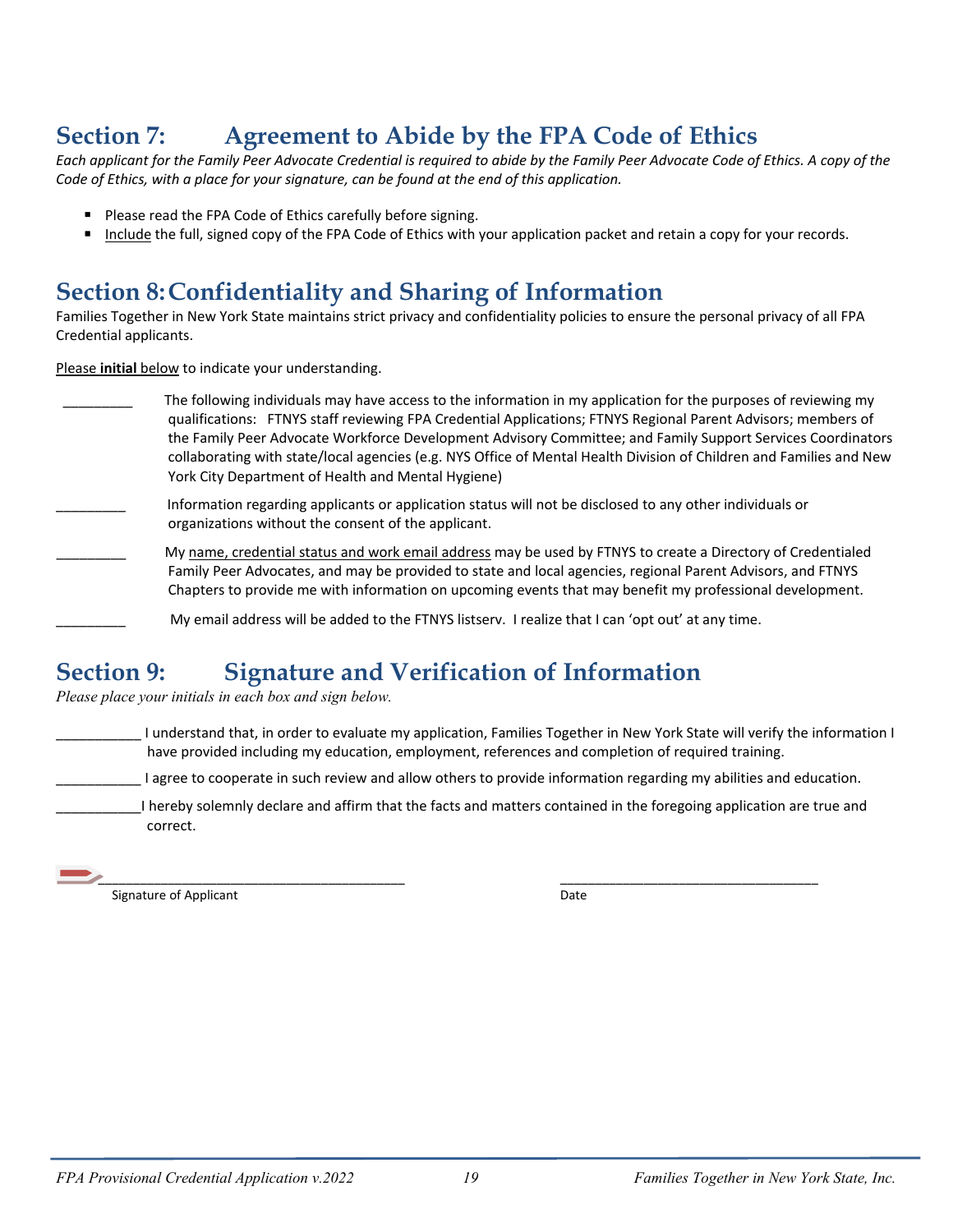

## **Family Peer Advocate Code of Ethics**

#### **Preamble**

The work of Family Peer Advocates is rooted in the values of Family-Driven Care and the Principles of the Child and Adolescent Service System (See Appendices). The work of the Family Peer Advocate supports the belief that parents (i.e. biological, foster, adoptive, guardians, and others with primary caregiver duties) must have a meaningful voice and a primary decision-making role in the care of their own children as well as in designing and evaluating services and developing the policies and procedures governing care for all children in their community, state, tribe, territory and nation. The concepts of empowerment and resiliency are central to the work of Family Peer Advocates. As peers, Family Peer Advocates use their 'lived experience' and training to inspire hope and reduce stigma. Family Peer Advocates focus on strengths as well as needs, assist families to set priorities and goals, provide information, and help families navigate multiple complex service systems. Family Peer Advocates support families to strengthen their connections to community resources and connect with natural supports. Family Peer Advocates work in collaboration with clinicians and other service providers to enhance engagement and partnership in order to improve both the experience and outcomes for families.

This code of ethics is intended to serve as a guide to professional conduct of Family Peer Advocates. It offers general principles to guide conduct in situations that have ethical implications.

#### **Family Peer Advocate Code of Ethics**

The conduct of a Family Peer Advocate will be consistent with the following ethical and professional standards:

- A. Commitment to Families
	- Primary responsibility is to promote the well-being of the families with whom they work (in keeping with all applicable laws).
	- Seek to resolve any situations in which meeting their responsibility to the family comes into conflict with other obligations or requirements.
	- **When a team or employer decision raises ethical concerns, attempt to resolve the disagreement through** appropriate channels. If the disagreement cannot be resolved, the Family Peer Advocate should pursue other avenues to address their concerns with the goal of promoting the well-being of the family.
	- **Engage in efforts to reduce stigma and blaming of families and youth.**
	- **Promote family-driven practices that focus on strengths, view families as a part of the solution, and ensure families** and youth participate as partners in all aspects of their care.
- B. Empowerment and Self-Determination
	- **Promote and support approaches that foster hope, resiliency, empowerment, the development of self-advocacy** skills, and recovery.
	- **Promote family-driven practice whereby the parent or primary caregiver has primary decision-making authority as** a member of all processes/teams whereby decisions are being made about treatment, services and other aspects of the care for the child and family.
	- Promote youth-guided practice whereby young people have a meaningful voice in setting goals and shaping a plan of care.
	- **Promote approaches that provide families with the support they need in the least restrictive and least intrusive** environment possible.
	- **Provide current, accurate, transparent information to family members and youth.**
- C. Respect for Diversity
	- Promote cultural and linguistic competence and respect at all times and in all relationships
	- Respect the rights and dignity of those with whom s/he works.
	- Recognize cultural, individual, and role differences and demonstrate competence in providing services that are sensitive to families' cultures.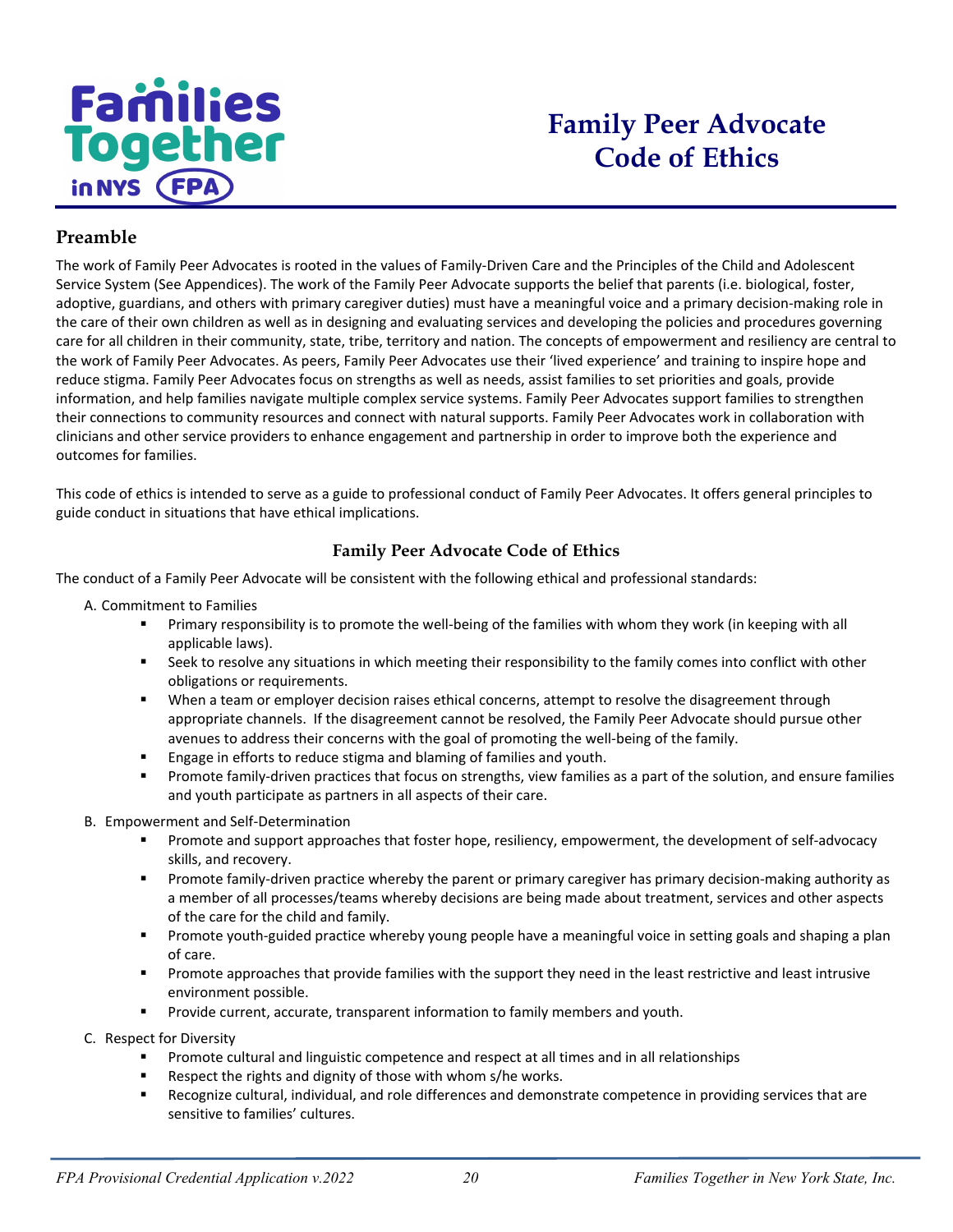- Do not practice, condone, facilitate, or collaborate in any form of discrimination on the basis of ethnicity, race, sex, sexual orientation, age, religion, national origin, marital status, political belief, mental or physical disability, military and/or veteran status, socio-economic status, immigration status, or any other preference or personal characteristic, condition, or state.
- **Phononal interporal is absolute in the cultural identities and preferences of the families and youth being served.**
- Seek to understand, accept and appreciate their culture as the basis for relating to the cultures of others.
- Seek training and consultation to improve their ability to work effectively with individuals from diverse groups.
- **If all identify situations in which their biases are interfering with the ability to work with a specific family and seek** guidance from a supervisor.
- D. Competence as a Family Peer Advocate
	- Provide services with the maximum professional skill, competence, knowledge, and advocacy.
	- Provide services within the boundaries of Family Peer Advocate training and expertise.
	- **EXECT** Keep current with emerging knowledge related to family support practice, family-driven care, community resources, empowerment strategies, and evidence-based/ best practice treatment and support approaches.
	- Seek out opportunities to enhance their knowledge and skills through training, self-study and professional development and through collaboration with other FPAs across the state.
	- Seek to always incorporate effective practices.
	- **Seek guidance and feedback from colleagues and supervisors to improve effectiveness.**
	- **E** Engage in ongoing discussions with employers and colleagues regarding the FPA role to achieve the maximum benefit to families.

#### E. Propriety

- Act in accordance with the laws and statutes regarding all issues that affect their work.
- Assure that private conduct does not compromise the fulfillment of professional responsibilities.
- **Do not participate in, condone, or be associated with dishonestly, fraud, or deception.**
- **Distinguish clearly between statements made and actions taken as private individuals and as representatives of the** Family Peer Advocate profession, employer, or credentialing organization.
- Do not exploit professional relationships for personal gain.
- **Do not use undue influence or in any way exploit the trust of the families and youth to whom they are providing** services.
- Do not offer or accept gifts of significant value related to your work as a Family Peer Advocate. Consult with supervisors for clarity and direction as needed.
- Do not enter into personal financial transactions with family members engaged in a peer support relationship
- Recognize situations that involve ethical dilemmas and consult with supervisors and colleagues to seek appropriate resolutions.

#### F. Informed Consent

- Provide information about the services of the Family Peer Advocate to parents in a manner that is thorough and understandable to them (reading level, native language, verbal explanations).
- Advocate for the family to receive current, accurate, transparent information from other providers.
- Facilitate opportunities for families to ask questions and obtain more information to help them participate in the planning and service delivery process.

#### G. Access to Records

- Assist families to obtain access to records regarding their care as needed and in keeping with applicable laws.
- Keep notes concerning work with the family in a manner that is transparent and done in partnership with the family.

#### H. Confidentiality and Privacy

- Respect the right to privacy and confidentiality of families and youth in accordance with the law.
- Disclose confidential information only when necessary and only with valid consent (unless disclosure without consent is warranted to prevent serious, foreseeable, imminent harm and/or as required by law.)
- Explain to families the circumstances in which you are required to report or act in order to prevent harm (e.g. in situations involving child maltreatment)
- Inform families whenever confidential information is disclosed (either with consent or due to a legal requirement).
- **Safeguard all records to assure they are not accessed by unauthorized individuals. This includes the use of** electronic methods of storing and sharing information such as email, fax, etc.
- Refrain from discussion of confidential information in any setting unless privacy can be assured. Never discuss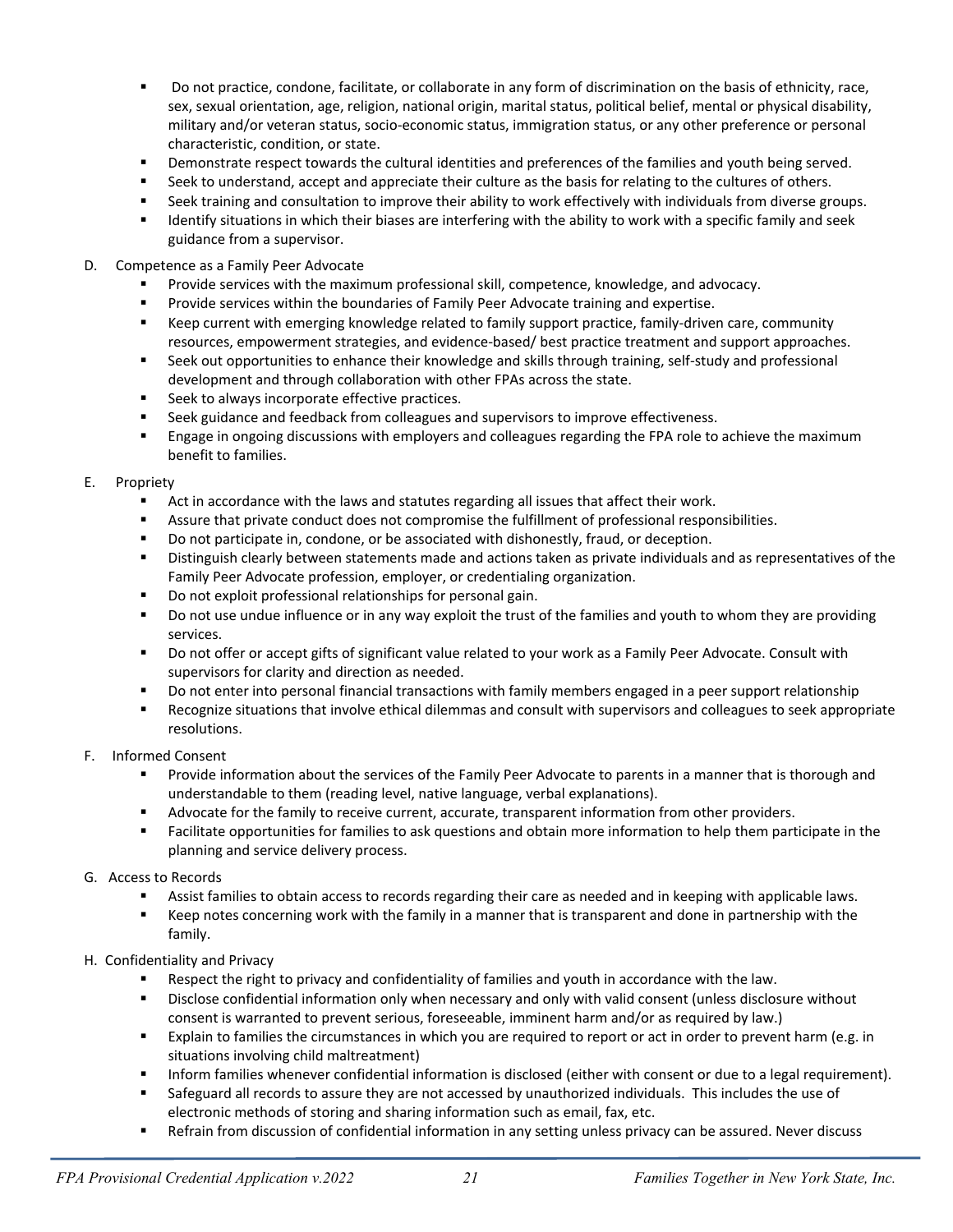confidential information in public spaces.

#### I. Conflicts of Interest

- Be alert to and avoid conflicts of interest and inform the family if the potential for such a conflict exists.
- Resolve conflicts of interest in a manner that protects the family's interests.
- Do not engage in dual relationships with families if there is any risk of harm to the family. A dual relationship occurs when a Family Peer Advocate is involved with a family they work with in more than one way, (e.g., a family who attends the same church as you or whose children attend the same school.) If these relationships are unavoidable, take steps to protect the family and set clear boundaries.

#### J. Personal Relationships

- Under no circumstances should the Family Peer Advocate engage in sexual activities or sexual contact with any member of a family currently receiving services. This prohibition also pertains to former client family members except in extraordinary circumstances in which the advocate is able to demonstrate that the family has not been exploited, coerced or manipulated intentionally or unintentionally.
- **Do not provide services to family members with whom the advocate has had a prior sexual relationship.**
- Do not engage in sexual activities or sexual contact with relatives or others with whom family members have close personal relationships when there is risk of potential exploitation or harm to anyone in the family.

#### K. Commitment to Partnership

- Actively seek out opportunities to partner with clinicians and other professionals.
- Work to enhance their understanding of all 'systems' involved in the lives of children and families with complex needs including, but not limited to: education, child welfare, mental health, juvenile justice, probation, family court, health, substance abuse treatment, youth development.
- Participate in and lead interdisciplinary teams (that include family members and youth) to promote holistic, crosssystem solutions.
- Work with families to develop their constructive, self-advocacy skills to support their interactions with a wide range of professionals.
- **Partner with a wide range of community organizations and resource people to support families to make** connections to ongoing 'natural' supports that reflect their culture, interests, preferences, etc.
- E Keep informed about colleagues' areas of expertise and competencies. Seek consultation from those who have demonstrated knowledge, expertise, and competence related to the subject of the consultation.
- L. Integrity of the Profession
	- Uphold and advance the values, ethics, knowledge, and mission of the profession.
	- Work toward the highest standards of practice.
	- **Participate in opportunities to advance the profession through learning collaborative activities, mentoring** colleagues, research, presentations in the community, publications, training, etc.
	- Assume leadership roles (at all levels) whenever possible.
	- Promote and facilitate evaluation and research to contribute to the development of knowledge and improved practice of peer family support and advocacy.
	- Act with integrity in relationships with colleagues, families, youth, other providers and organizations, referral sources, and other professionals in a way that promotes respect for the profession and improved outcomes for families and youth.

*By signing this Code of Ethics, I affirm that I have read through and understand all of the information provided in this document including Appendix A and Appendix B. By signing below, I also understand that I will be held responsible and accountable to above mentioned principles, rules and procedures. If a complaint is made, or it is alleged that I have broken any of these principles, rules or procedures, I agree to have these actions or inactions reviewed and assessed by the Ethics Subcommittee in accordance with the complaint guidelines of the Family Peer Advocate Credentialing Advisory Board. If it is found that I have violated any of theses principles, rules and/or procedures, then I understand that measures will be taken against me by the Family Peer Advocate Credentialing Advisory Board, up to and including the revocation of my Family Peer Advocate Credential.*

*I agree to practice in accordance with the above Family Peer Advocate Code of Ethics.*

*Advocate Name (printed) Advocate Name (signature) Date*

\_\_\_\_\_\_\_\_\_\_\_\_\_\_\_\_\_\_\_\_\_\_\_\_\_\_\_\_\_\_\_\_\_\_\_\_\_\_\_ \_\_\_\_\_\_\_\_\_\_\_\_\_\_\_\_\_\_\_\_\_\_\_\_\_\_\_\_\_\_\_\_\_\_\_\_ \_\_\_\_\_\_\_\_\_\_\_\_\_\_\_\_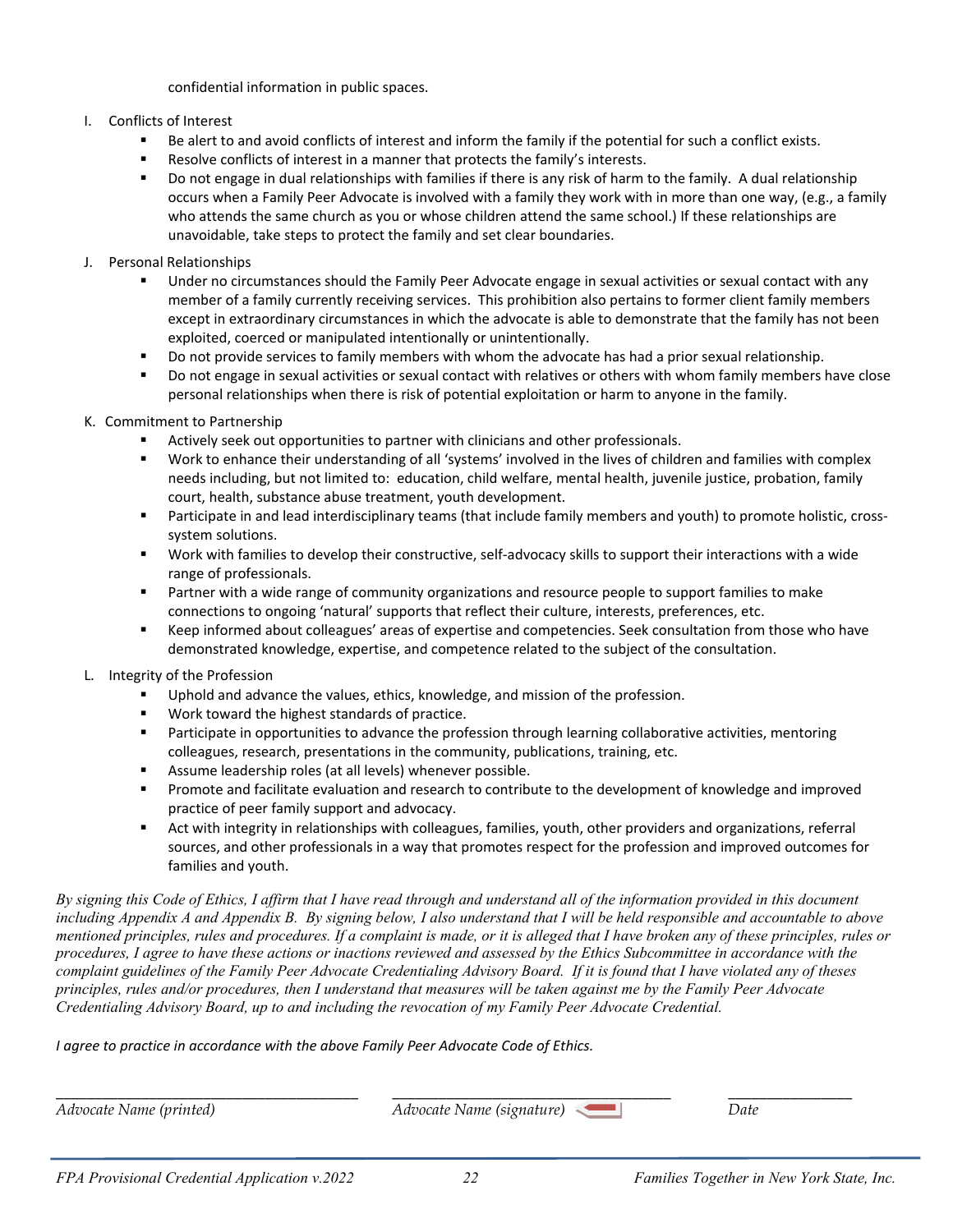## **CASSP Principles**

CASSP (Child and Adolescent Service System Program) is based on a well-defined set of principles for mental health services for children and adolescents with or at risk of developing severe emotional disorders and their families. These principles are summarized in six core statements.

#### **Child-centered**

Services are planned to meet the individual needs of the child, rather than to fit the child into an existing service. Services consider the child's family and community contexts, are developmentally appropriate and child-specific, and build on the strengths of the child and family to meet the mental health, social and physical needs of the child.

#### **Family-focused**

The family is the primary support system for the child and it is important to help empower the family to advocate for themselves. The family participates as a full partner in all stages of the decision-making and treatment planning process including implementation, monitoring and evaluation. A family may include biological, adoptive and foster parents, siblings, grandparents, other relatives, and other adults who are committed to the child. The development of mental health policy at state and local levels includes family representation.

#### **Community-based**

Whenever possible, services are delivered in the child's home community, drawing on formal and informal resources to promote the child's successful participation in the community. Community resources include not only mental health professionals and provider agencies, but also social, religious, cultural organizations and other natural community support networks.

#### **Multi-system**

Services are planned in collaboration with all the child-serving systems involved in the child's life. Representatives from all these systems and the family collaborate to define the goals for the child, develop a service plan, develop the necessary resources to implement the plan, provide appropriate support to the child and family, and evaluate progress.

#### **Culturally competent**

Culture determines our worldview and provides a general design for living and patterns for interpreting reality that are reflected in our behavior. Therefore, services that are culturally competent are provided by individuals who have the skills to recognize and respect the behavior, ideas, attitudes, values, beliefs, customs, language, rituals, ceremonies and practices characteristic of a particular group of people.

#### **Least restrictive/least intrusive**

Services take place in settings that are the most appropriate and natural for the child and family and are the least restrictive and intrusive available to meet the needs of the child and family.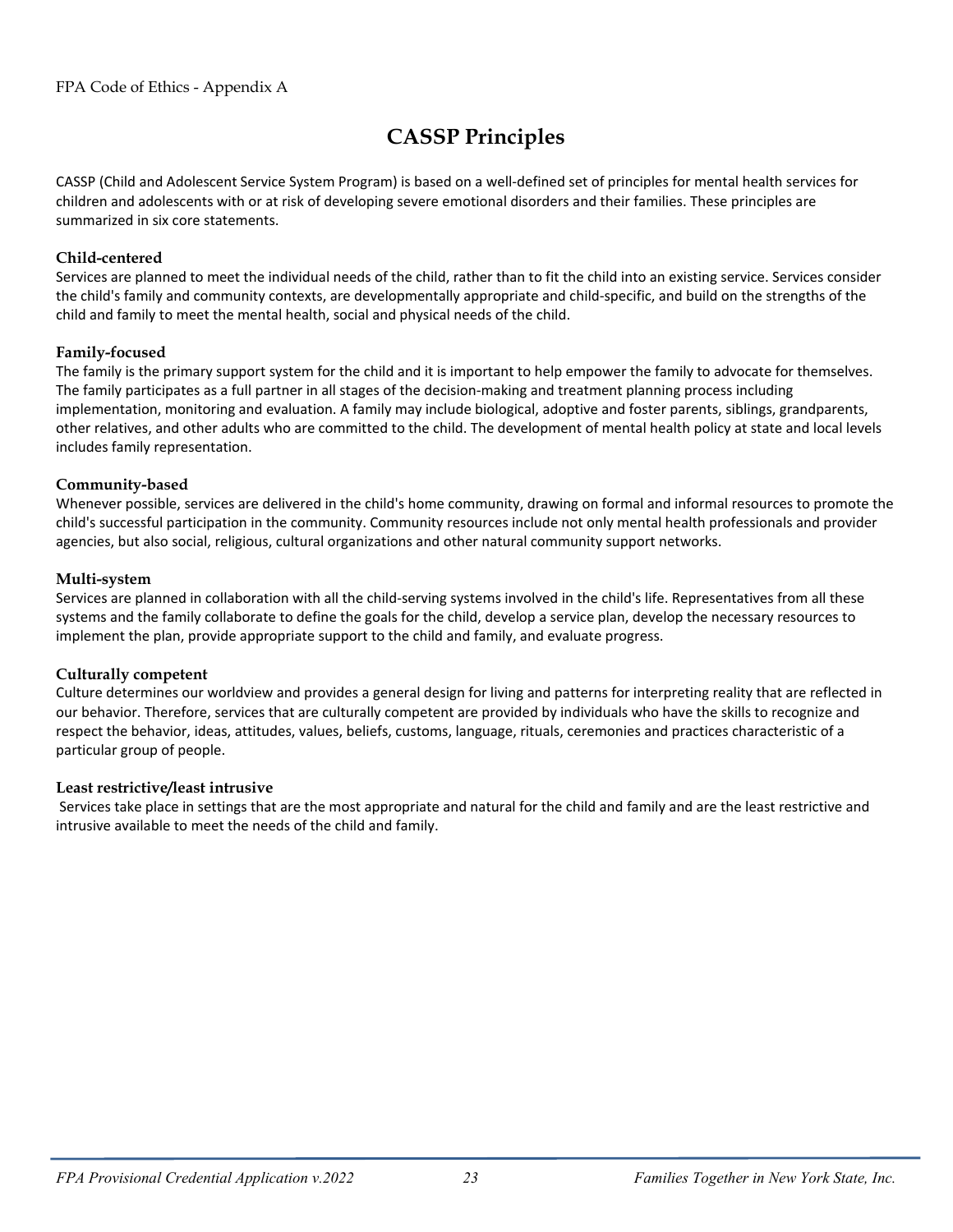#### FPA Code of Ethics - Appendix B

### **Family-Driven Care Principles**

Family-driven means families have a primary decision-making role in the care of their own children as well as the policies and procedures governing care for all children in their community, state, tribe, territory and nation.

This includes:

- Choosing culturally and linguistically competent supports, services, and providers;
- Setting goals;
- Designing, implementing and evaluating programs;
- Monitoring outcomes; and
- Partnering in funding decisions.

#### **Guiding Principles of Family-Driven Care**

- 1. Families and youth, providers and administrators embrace the concept of sharing decision-making and responsibility for outcomes.
- 2. Families and youth are given accurate, understandable, and complete information necessary to set goals and to make informed decisions and choices about the right services and supports for individual children and their families.
- 3. All children, youth, and families have a biological, adoptive, foster, or surrogate family voice advocating on their behalf and may appoint them as substitute decision makers at any time.
- 4. Families and family-run organizations engage in peer support activities to reduce isolation, gather and disseminate accurate information, and strengthen the family voice.
- 5. Families and family-run organizations provide direction for decisions that impact funding for services, treatments, and supports and advocate for families and youth to have choices.
- 6. Providers take the initiative to change policy and practice from provider-driven to family-driven.
- 7. Administrators allocate staff, training, support and resources to make family-driven practice work at the point where services and supports are delivered to children, youth, and families and where family and youth run organizations are funded and sustained.
- 8. Community attitude change efforts focus on removing barriers and discrimination created by stigma.
- 9. Communities and private agencies embrace, value, and celebrate the diverse cultures of their children, youth, and families and work to eliminate mental health disparities.
- 10. Everyone who connects with children, youth, and families continually advances their own cultural and linguistic responsiveness as the population served changes so that the needs of the diverse populations are appropriately addressed.